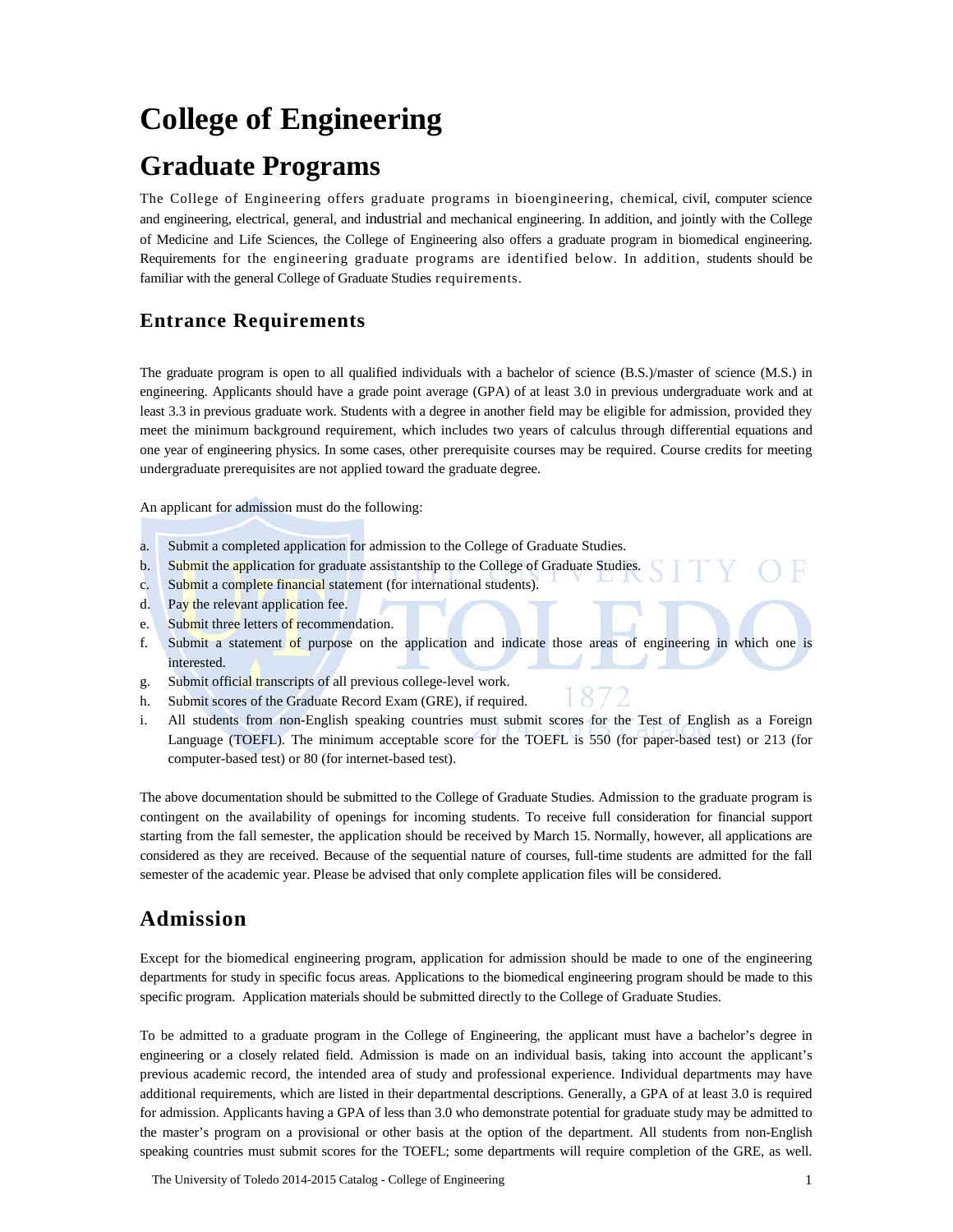Application procedures and general requirements for admission to doctoral programs are described elsewhere in this catalog. The completed College of Graduate Studies application and all required accompanying materials should be submitted directly to the College of Graduate Studies.

The graduate program director of the department that houses the student's proposed area of study will make the admission decision, subject to departmental policies and review by the College of Graduate Studies. Therefore, the applicant should clearly indicate an area of intended concentration and/or the department of intended study. The criteria for admission include the baccalaureate and previous graduate record (grades and curricular content), the student's potential for success as indicated by professional references and relevant post-baccalaureate experience, and, for international students, the scores on required standardized tests.

Most successful applicants for the Ph.D. program will have completed a master's degree in the intended area of study or a closely related field. For an applicant who has an outstanding undergraduate record and no master's degree, direct admission to the doctoral program is available. Applicants seeking direct admission must satisfy all prerequisites for graduate study in the intended field of study and must have achieved an undergraduate GPA of at least 3.0.

### **Early Admission to M.S. in Engineering**

The College of Engineering encourages students who wish to continue their education and earn graduate degrees in engineering to take the M.S. in engineering early admission option. By entering the M.S. program prior to completing their B.S. degree requirements, talented students may begin working on their graduate research while completing B.S. degree requirements. They may apply certain graduate courses toward selected B.S. course requirements (subject to departmental restrictions).

Students enrolled in a B.S. degree program in engineering at The University of Toledo who are within 18 hours of graduation, have a minimum 3.3 cumulative undergraduate GPA, and have completed their minimum co-op work requirements may be accepted for early admission into an M.S. engineering degree program. Applications will be accepted no earlier than one year (33 semester credit hours) prior to the expected completion of the B.S. program. An expedited application package contains 1) a completed regular application for graduate admission (special student application is not accepted); 2) three letters of recommendation; and 3) a biographical sketch (one page). Students accepted through this process will be granted provisional admission to allow them to enroll in graduate level courses and will be admitted to the M.S. program in the College of Engineering upon completion of their B.S. degrees.

A student must file an M.S. plan of study immediately after being granted early admission to the M.S. program. The plan must specify up to nine credit hours of graduate course work that will be applied in lieu of specific B.S. degree requirements. The student must meet all the requirements of the M.S. program as specified by the College of Graduate Studies, the college and the department.

### **Master of Science Programs**

The master's degree programs are intended to provide advanced study in a relevant area of engineering. The programs provide sufficient flexibility to allow students to develop an area of specialization, broaden their educational experience into additional areas of engineering, or synthesize an integrated program of interdepartmental studies through a thesis or project.

### **Plan of Study**

The master of science in engineering, master of science in bioengineering, master of science in chemical engineering, master of science in civil engineering, master of science in electrical engineering, master of science in industrial engineering, and master of science in mechanical engineering are offered with the following options:

1. **Master of science degree with thesis option:** A minimum of 30 credit hours of approved graduate study, including nine credit hours of master of science thesis under the supervision of a faculty member, is required. Students are required to submit a written thesis and successfully complete the oral defense of the thesis work. Additional guidelines and requirements may exist for individual departments.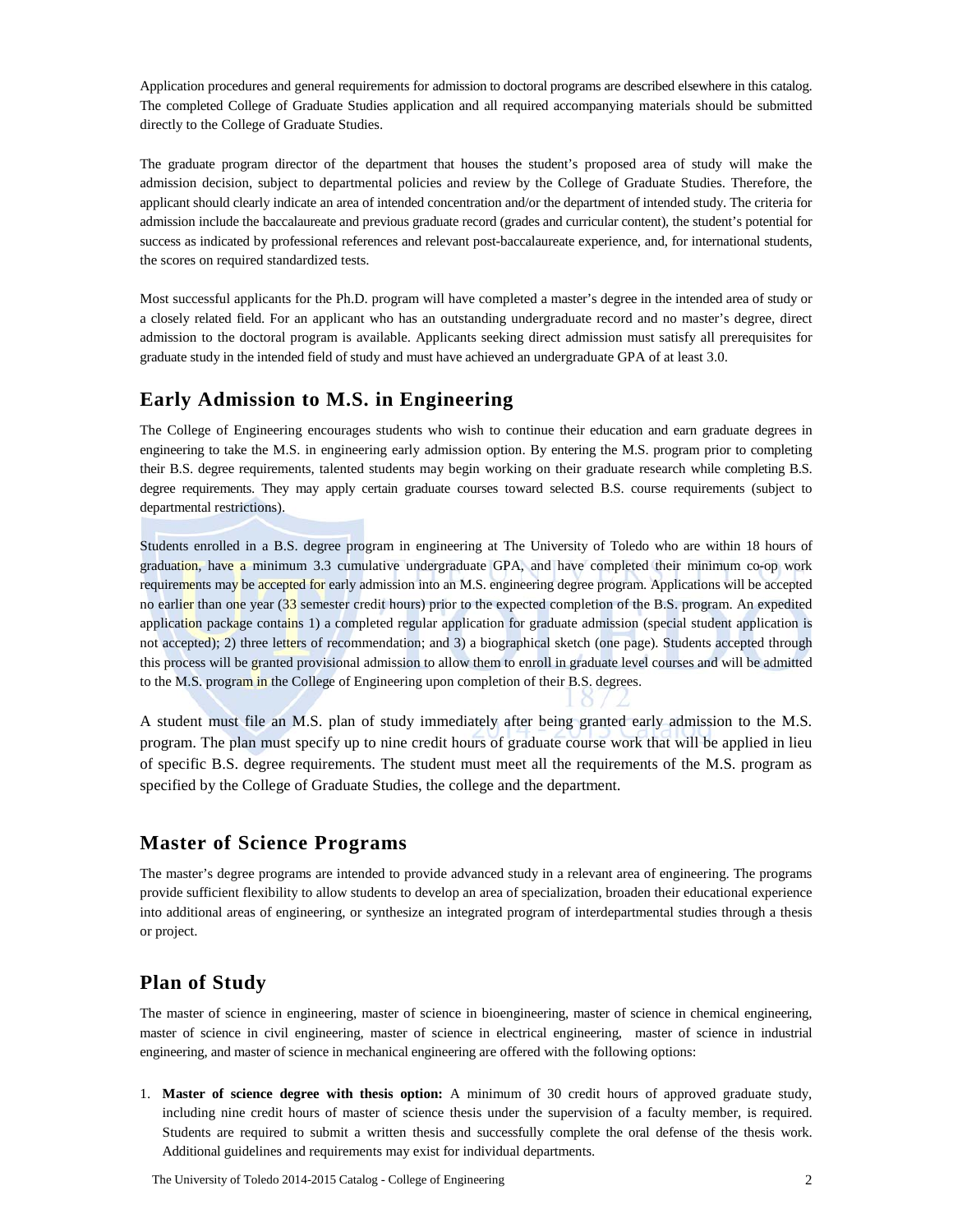- 2. **Master of science degree with non-thesis option:** The master of science with non-thesis option is available with the approval of the department chair or the department graduate program director:
	- a. **Master of science degree with project option:** Students are required to complete 30 credit hours of approved graduate study, including six hours of master of science project as specified by individual department guidelines and requirements. Students are required to submit a written project report to the department.
	- b. **Master of science degree with course work-only option:** Students are required to complete 30 credit hours of approved graduate-level course work. Additional hours of course work to replace thesis or project are selected from departmental electives approved by the department chair or the graduate program director.
	- c, The master of science degree in chemical engineering has an additional non-thesis option, a Professional Science Masters, that requires 30 credit hours of approved graduate-level course work and 6 hours on internship.

A plan of study that specifies the entire master's program to include thesis or project and graduate course work, as well as any specified preparatory undergraduate course work, is to be developed by the student working with his/her adviser. This plan of study is to be submitted for review and approval to the department's graduate director, the department chair, the college's associate dean of graduate studies, and the College of Graduate Studies before 10 graduate credits are completed. Graduate course work is selected from that available in engineering, math, science, business and related fields to include required core courses and/or to satisfy course category restrictions specified by the individual programs. Students should consult the departmental program descriptions for additional requirements.

### **Doctoral Degree Program**

The doctor of philosophy program in the College of Engineering is intended for academically outstanding students with appropriate bachelor's degrees. The program requires the completion and defense of a significant, original research dissertation. Potential fields of study are designated as areas of research focus by individual departments. Potential concentrations are bioengineering, chemical engineering, civil engineering, computer science and engineering, electrical engineering, environmental engineering, industrial engineering, manufacturing engineering, and mechanical engineering.

### **Advisory Committee**

Doctoral students, in consultation with the graduate program director and departmental chair, should select an adviser during their first term of study. Since the adviser is expected to become the student's dissertation supervisor, selection should be based on mutual agreement and common interests, with the expectation that the student and adviser can work effectively together. Notification of the adviser's appointment should be forwarded to the department's graduate program director, the college's associate dean of graduate studies, and the College of Graduate Studies for approval.

When the student and adviser have agreed on a general area for the dissertation within the first year of study, an advisory committee should be appointed, subject to the approval of the graduate program director and departmental chair. This committee, in general, is composed of a minimum of five graduate faculty members, with at least one of whom from outside the focus area and one from outside the department of the adviser. The duties of the advisory committee include developing a plan of study that will prepare the student in the chosen field and facilitate successful completion of the dissertation; reviewing and approving the dissertation proposal; advising and assisting in the completion of the dissertation research and preparation of the manuscript; and conducting the dissertation defense. Students are referred to additional details and requirements provided in the Graduate Student Handbook of individual departments.

### **Plan of Study**

The advisory committee's first responsibility is to develop and submit for approval a doctoral program plan of study that meets all University, college and departmental requirements. This document specifies the course work and other requirements for the Ph.D.; it sets a tentative schedule for the examinations, and for presentation and defense of the dissertation proposal. Submission of the plan of study for approval to the graduate director, the departmental chair and the College of Graduate Studies also accomplishes official appointment of the advisory committee.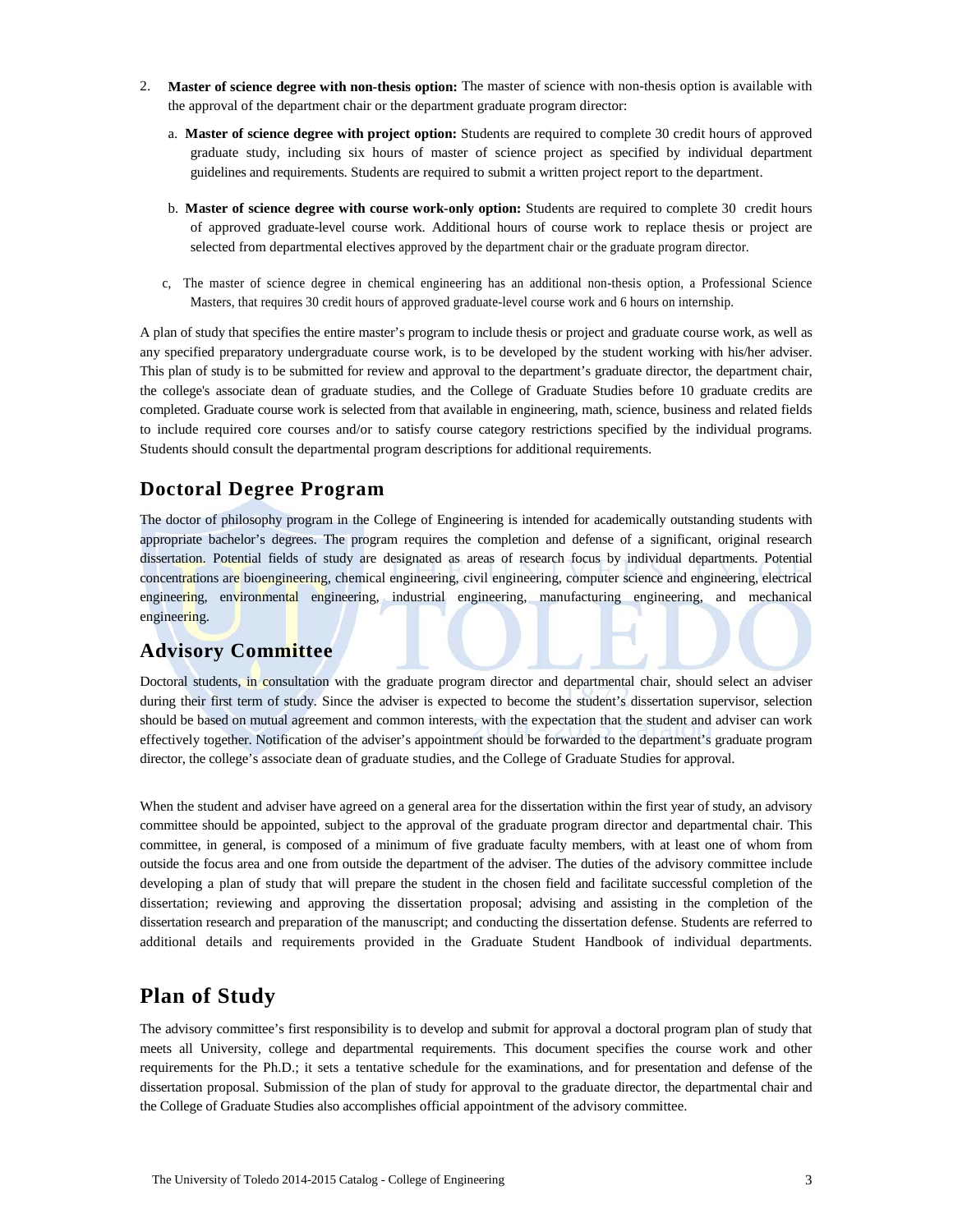The plan of study requires a minimum of 45 credit hours each of dissertation and course work. (Students admitted to the Ph.D. program with an M.S. degree are granted up to 30 course work credits for their M.S. degree.) Course work must satisfy core course and other requirements specified for the student's focus area by the department.

# **Residence Requirement**

The College of Graduate Studies has established an academic residency requirement in order to provide doctoral students with the opportunity to engage in intensive, concentrated study over an extended period of time in association with faculty members and other students in an atmosphere conducive to a high level of intellectual and scholarly activity.

Doctoral students satisfy the doctoral residency requirement by completing at total of 18 hours of coursework taken over 3 consecutive semesters. Enrollment in a summer term is not required to maintain continuity, but credits earned during summer terms could count toward the 18 hours required for residency. Each graduate program may exclude certain courses and credit hours from meeting the residency requirement.

Any exceptions to the residency requirement should be requested to the College of Graduate Studies on the "Residency Requirement Exception Form" that should be attached to a Plan of Study for students who have been determined by their academic program to need an exception to the residency requirement.

# **Examinations**

At the discretion of the student's department, either a qualifying examination, a comprehensive examination or both will be required prior to admission to candidacy. Please refer to departmental and University requirements for details of the qualifying or comprehensive examinations.

#### **Admission to Candidacy** HTE.

When notified the required qualifying or comprehensive examination(s) have been passed and all other departmental requirements for candidacy are fulfilled, the student should initiate formal admission to candidacy. This requires the signed approval of the graduate program director and department chair and notification to the College of Graduate Studies.

# **Dissertation Proposal**

The student, working with the adviser, should develop a detailed written dissertation proposal for presentation to the advisory committee. The proposal should state the objectives, provide appropriate background, and describe the general approach to accomplish the research clearly and completely. Specific procedures and details for the timing, preparation, distribution and defense of this proposal are noted in departmental requirements. An approved copy of the accepted proposal, signed by each member of the advisory committee, will be kept in the student's file.

# **Dissertation Defense**

After the adviser and committee have approved the dissertation proposal, the student should carry out the dissertation plan. When the adviser and student believe the work is complete and ready for defense, a dissertation manuscript should be prepared, with the adviser providing suggestions for improvement, until both the adviser and the student believe the document is ready for publication.

The student should distribute the final adviser-approved manuscript and schedule a defense before the advisory committee.

The defense is open to the public. Notice of the exam should be sent to the departmental graduate director, associate dean of graduate studies of the College of Engineering, and the College of Graduate Studies, and should be posted on College of Engineering bulletin boards.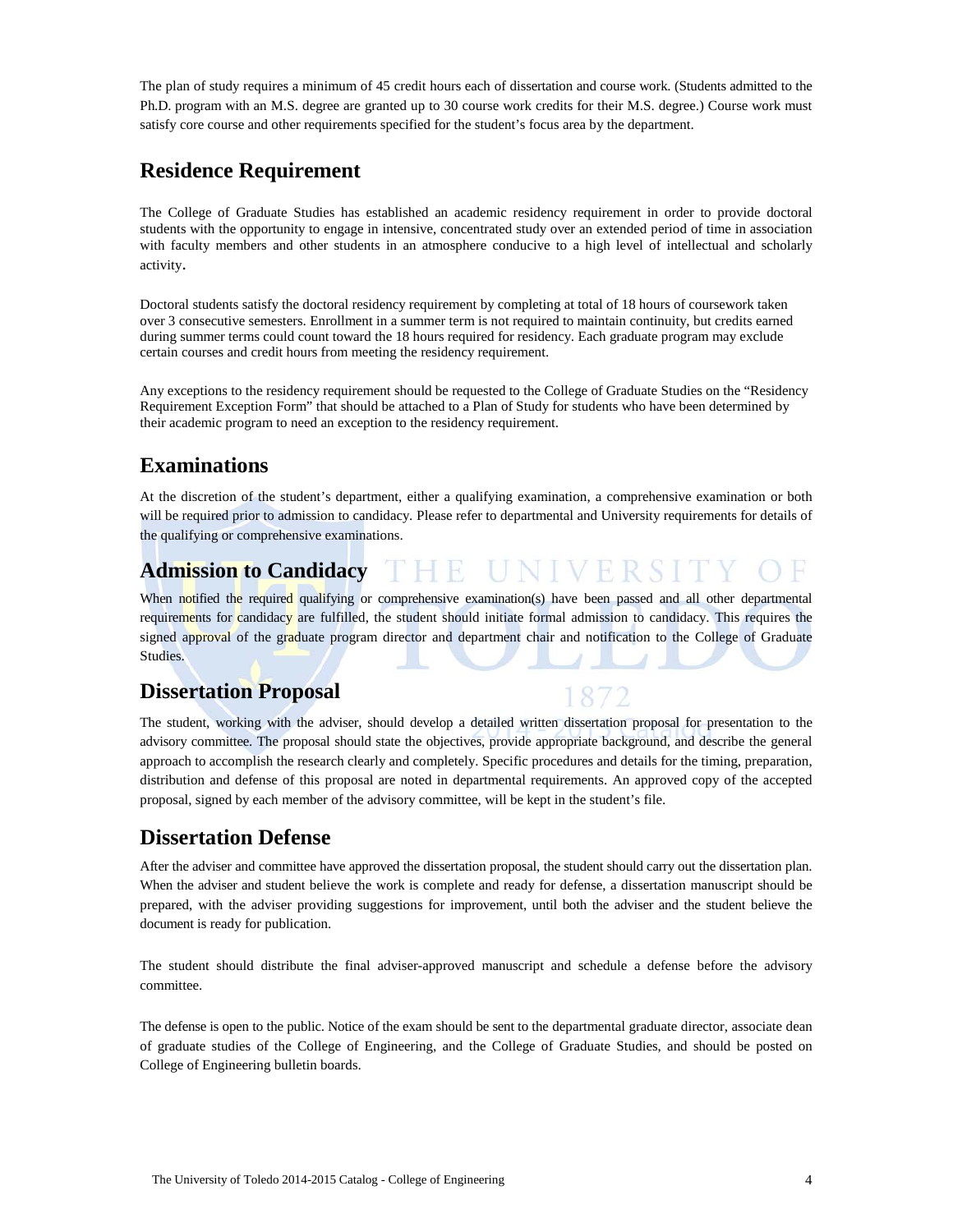Following the examination, the advisory committee will vote on whether to approve the dissertation and its defense. The committee will advise the student on what additions or corrections are necessary before another defense is scheduled. When the examination is passed, there are generally revisions for improvement to be implemented before final approval of the document. When the final corrected, signed dissertation is submitted to the College of Graduate Studies through the departmental graduate director, the department chair and the associate dean of graduate studies, the student is certified academically for graduation.

# **Doctor of Philosophy in BIOMEDICAL ENGINEERING**

*Mohamed Samir Hefzy, Program Co-Director from the College of Engineering Dorothea Sawicki, Program Co-Director from the College of Medicine*

The Doctor of Philosophy in Biomedical Engineering at the University of Toledo is a joint program between The College of Engineering and The College of Medicine. The program is open to qualified students with either degrees in engineering or in science fields such as biology, chemistry, physics, mathematics, or computer science. Since prospective students have a variety of backgrounds, the requirements for admission vary.

The degree is conferred based on high scholarly attainment in the field of biomedical engineering. This program incorporates a formal entrepreneurship component in collaboration with the College of Business and Innovation (COBI) to encourage PhD students to commercialize the biomedical technology they may develop as part of their dissertation research. The curriculum also provides a PhD program for MD students from undergraduate engineering backgrounds that are interested in pursuing a dual degree and careers as physician scientists.

In addition to coursework requirements, continuation within the Ph.D. program requires that the student pass two major examinations: (1) the Ph.D. Qualifying Exam and (2) the defense of the Dissertation Research Proposal. Completion of the Ph.D. degree requires the writing and defense of the Dissertation and the writing of a business commercialization plan and/or publication of the research findings.

# **Curriculum**

A minimum of 90 semester credit hours of approved graduate coursework are required beyond the B.S. degree. For students directly admitted into the Ph.D. program with a B.S. degree, the minimum coursework requirements specified below must be satisfied.

- Register and attend a weekly seminar series in the College of Engineering or the College of Medicine and Life Sciences. Registration and attendance is mandatory every semester.
- Complete 13 hours of core coursework.
- Complete 12 hours of engineering/life sciences elective coursework.
- Complete 3-6 hours of entrepreneurship elective coursework.
- Complete 15 hours of other engineering/science elective coursework.
- Complete at least 45 semester hours of dissertation research. A student can register for dissertation research only after passing the *Qualifying Exam*.

The PhD curriculum requirements are designed to allow students maximum flexibility in selecting coursework appropriate for the research area. The curriculum for the PhD in Biomedical Engineering centers on several core course requirements in mathematics, engineering, and the life sciences. Additional technical courses are taken as needed to support the research area. In addition to the technical content, students take two courses from the College of Business on intellectual property and research commercialization, and develop a business plan to commercialize their dissertation research. Individual course selections are made by the student and the student's research advisor and/or dissertation committee.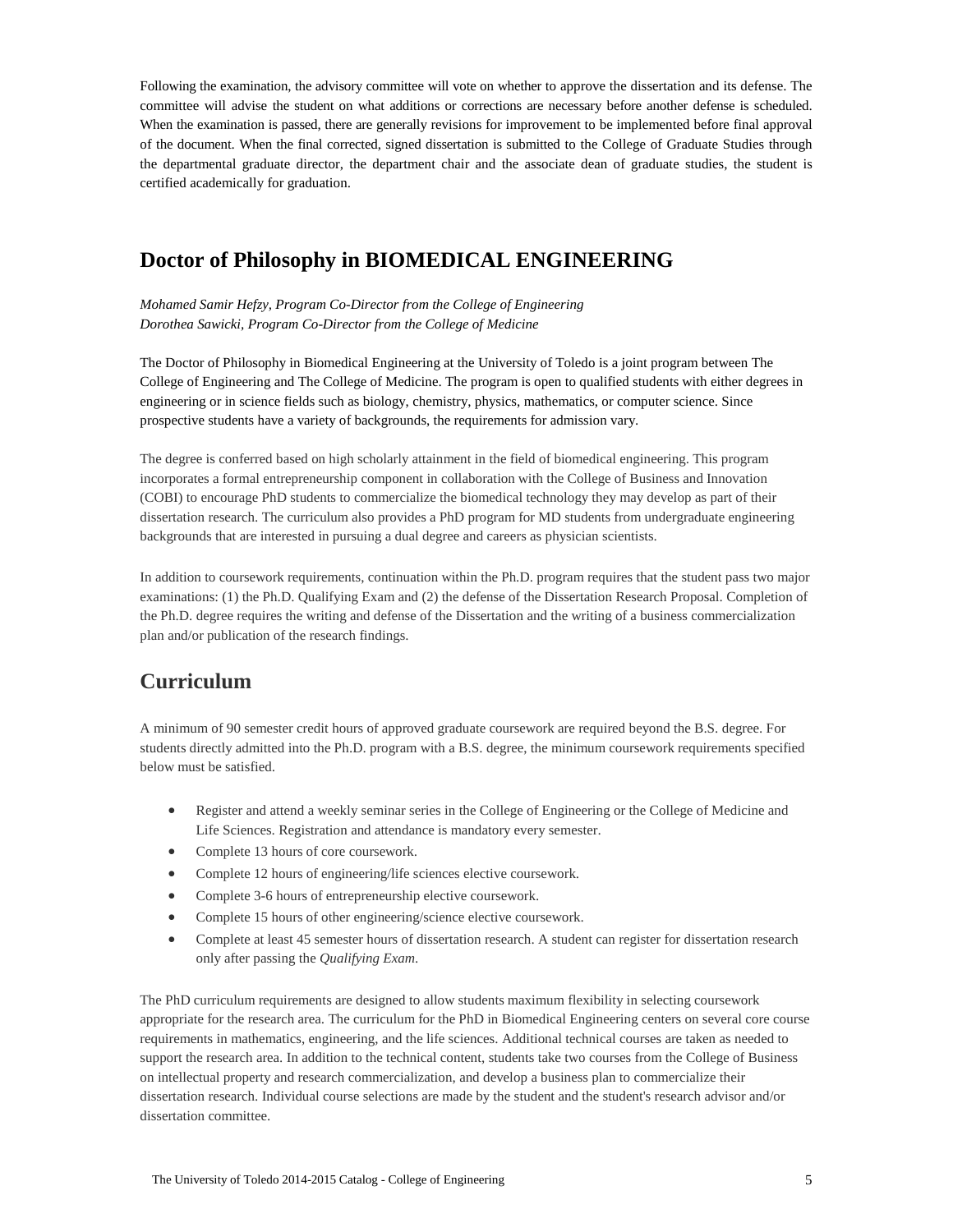The core courses include the following: i) Computational Physiology, ii) a math course at the 7000 or 8000 level as a prerequisite for the mathematics core course, iii) choice of one of the following two mathematics core courses: MIME 8100 Advanced Engineering Mathematics II or MATH 8510 Partial Differential Equations, iv) INDI 802 On Being a Scientist, and v) a choice of 3+ credit hours from the following College of Medicine courses: BMSP 833 CPRA in Protein Structure and Function; BMSP 834 CPRA in Genes and Genomes; BMSP 835 CPRA in Cell Biology and Signaling; BMSP 836 CPRA in Biomembranes; ORTH 790 Orthopaedic Biomechanics I or equivalent; MPHY 804 Diagnostic Radiological Physics or equivalent. Students emphasizing the biological sciences must complete at least 5 credit hours of biomedical sciences program (BMSP) courses.

The PhD in Biomedical Engineering includes an entrepreneurial component which is nurtured through close interaction with the COBI Each student in this degree program completes the course EFSB 6590 New Venture Creation as part of the approved elective coursework. Students may also elect to complete the additional graduate level COBI course EFSB 6690 Technology Commercialization.

# **Qualifying Examination**

The Qualifying Examination is an oral exam used to assess a student's critical thinking skills and understanding of the foundational material essential for success in the doctoral program. For students accepted into the Ph.D. program, the Ph.D. Qualifying Exam will occur after the completion of the required first year coursework comprising the core courses in physiology, mathematics and the courses from the College of Medicine and Life Sciences. The students rotate through 3 different examination topics which are mediated by 2-3 faculty members. Each testing topic lasts no more than 25 minutes; each student is asked questions of increasing difficulty until the perimeter of the student's knowledge is determined. All students are tested on the common areas of mathematics and physiology. Each student selects the third test segment from the three broad specialization areas of biomechanics, bioprocessing/molecular & cellular biology, and bioelectrical systems.

Following the finalization of the examination outcomes, the Program Co-Directors immediately notify the students tested in writing of the testing outcome. If retesting is required, the student is also informed of the date of testing and the topic(s) to be retested. Students who do not receive an outright pass on the first examination have one opportunity to retest with a passing score or are dismissed from the program.

# **Ph.D. Dissertation Committee**

Following the successful completion of the Qualifying Examination, students are expected to form their dissertation committees with the advice and consent of their research advisors. Each committee must consist of at least five UT Graduate Faculty. Affiliated Faculty must constitute the majority on each committee. Each committee must include at least one Affiliated Faculty member from the College of Engineering, one from the College of Medicine and Life Sciences, and one external faculty member usually from the College of Business and Innovation.

# **Doctoral Candidacy**

All doctoral students must meet the following requirements before being admitted to doctoral candidacy:

- Pass the Biomedical Engineering Qualifying Examination
- Select a dissertation committee
- Obtain at least a 3.0/4.0 for all graduate level coursework

Prior to initiating dissertation research, each student must complete and file a Graduate Research Advisory Committee Approval and Assurances Form (GRAD) with the College of Graduate Studies. Students must complete this form and receive the required approvals prior to beginning any research for a thesis involving humans, animals, radiation, or bio hazardous substances.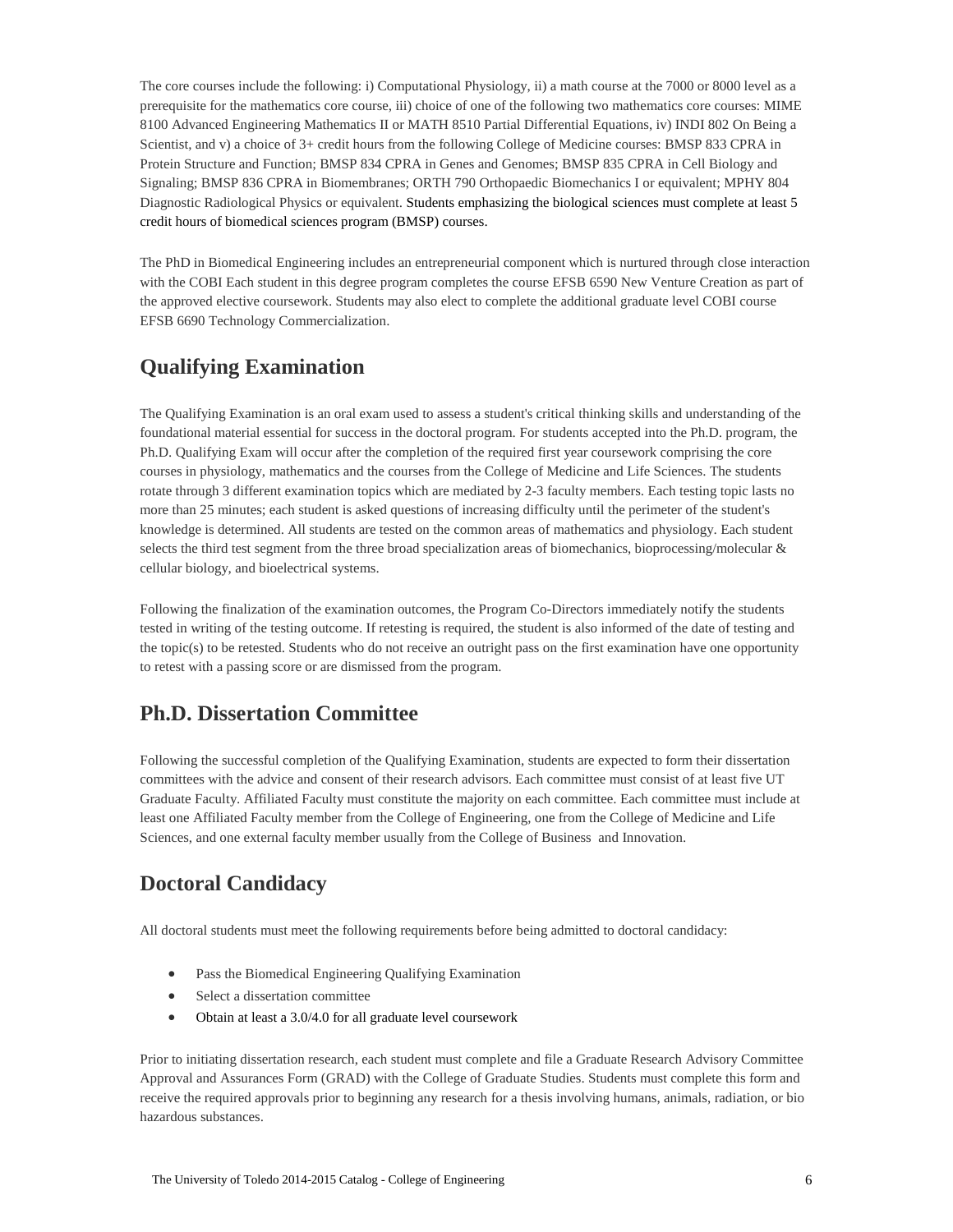### **Dissertation Research Proposal Examination**

The dissertation research proposal is a document written by the student describing the research to be undertaken for the dissertation. The oral examination consists of the presentation of the written proposal by the student to the dissertation committee in a closed forum. The dissertation research proposal must be written and presented within one calendar year of passing the Qualifying Examination. A student may request an extension of up to one additional calendar year with the approval of the faculty advisor.

The dissertation research proposal should describe the background, goals, hypotheses, and general methods of the proposed research. The proposal should be structured in a manner similar to an NIH grant application. Copies of the proposal must be given to all members of the dissertation committee at least two weeks before the oral presentation. The dissertation proposal must then be formally presented to the dissertation committee and defended to their satisfaction.

### **Entrepreneurship component**

Each student will integrate his/her COBI coursework with his/her research discoveries and submits a formal business plan to commercialize the dissertation research. This plan must be presented and approved by the dissertation committee prior to the final approval of the dissertation. The committee, which includes one faculty member from the COBI, may seek the advice of others in evaluating the submitted plan.

In recognition of the fact that some students will focus on more fundamental scientific research which may have limited commercial value, a student may request from the dissertation committee a substitution of the business plan by a research equivalent of this requirement. An example of such an equivalent requirement would be evidence of submission and/or publication of two peer-reviewed journal articles.

### **Ph.D. Dissertation and Defense**

When the dissertation research is completed to the satisfaction of the faculty advisor, the student prepares a complete draft of the Ph.D. dissertation. The student must submit the final draft of the dissertation to each committee member for his or her critical evaluation and review at least two (2) weeks prior to the defense. The dissertation defense consists of a 45 minute formal oral presentation by the student, followed by open and closed question sessions. The dissertation committee then votes, and a majority of the committee must concur on the final decision. If the student does not pass the dissertation defense, then the dissertation committee, in consultation with the Program Director, will decide a course of future action.

# **Time Limit**

Doctoral candidacy automatically terminates five (5) years after admission to candidacy. All requirements for the doctoral degree must be completed within seven (7) years of admission to the Ph.D. program (registration for first doctoral level class). To continue beyond the time limit, a written request for extension to the research advisor and the two Co-Directors of the Biomedical Engineering Committee must be submitted and approved. Upon approval through the required channels of The College of Engineering, the extension request must be forwarded to The College of Graduate Studies for final review and approval.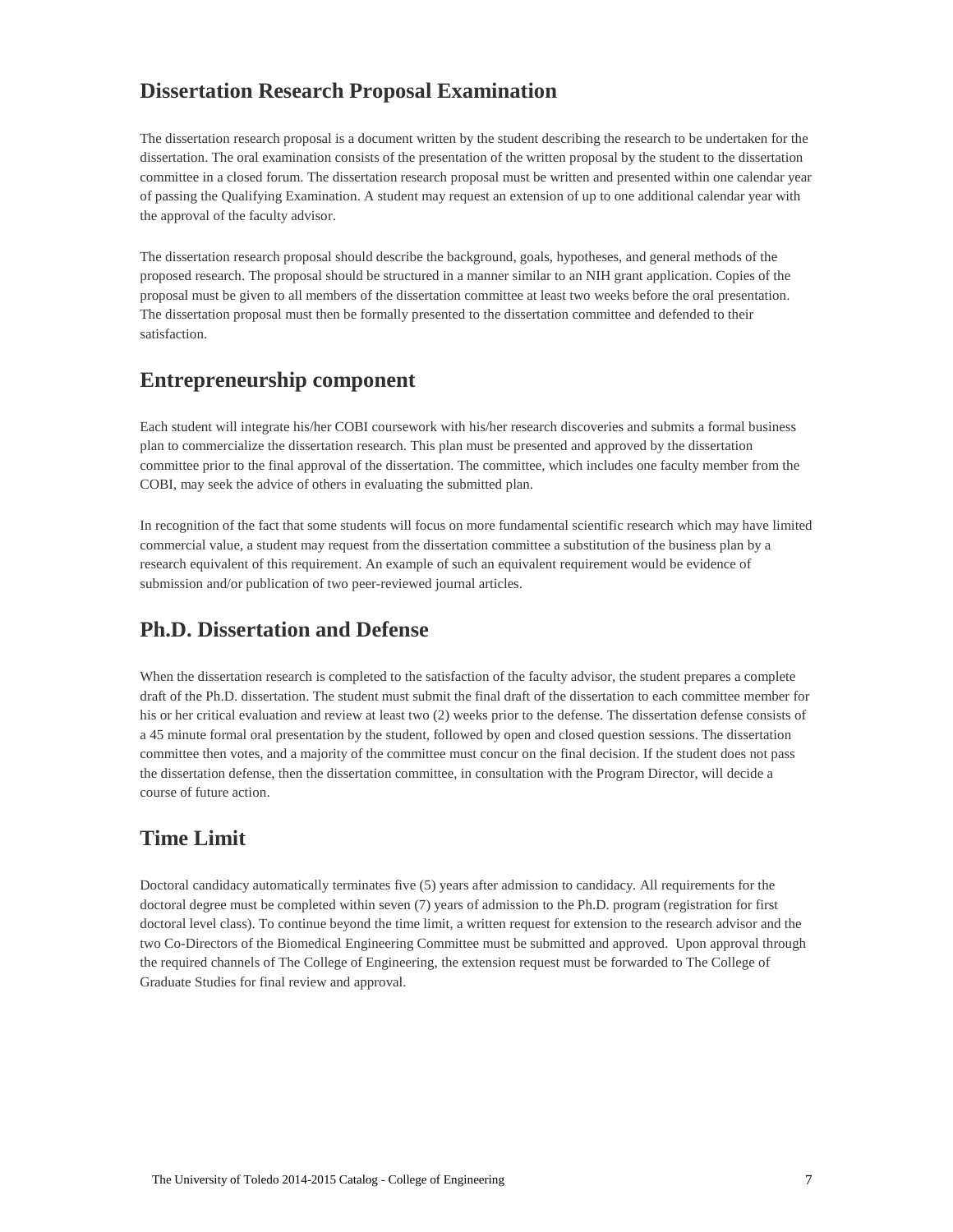# **PRACTICE-ORIENTED Master of Science in Engineering**

#### *William T (Ted) Evans, program director*

The College of Engineering at the University of Toledo offers a practice oriented Master of Science degree in engineering with a concentration in General Engineering This engineering master's degree program is intended for students who are full-time employees seeking the master's degree to facilitate career advancement or achievement of personal educational goals. To accommodate students who are full-time employees, course work for this degree program may be taken online via distance learning.

### **Degree Requirements**

The practice-oriented Master of Science in engineering program requires 30 credit hours at graduate level. The project option requires the completion of a minimum of 24 credit hours of approved graduate course work and 6 hours of work-related project. The coursework option requires the completion of at least 30 credit hours of approved graduate course work. The student is expected to meet the following general requirements:

- Nine hours of engineering core courses to establish a common foundation in engineering. These courses include Management of Projects and Technological Innovation (GNEN 6700), Applied Probability and Statistics In Engineering (GNEN 5700), and Applications of Engineering Analysis (GNEN 5500). The engineering core courses are designed to update computer analysis skills, provide a background in applied statistics and to furnish tools for the management of projects and technological innovation. The student may opt to take only one of the two GNEN mathematics courses (GNEN 5500 and GNEN 5700) and take an additional engineering elective.
- Nine hours of business core courses that cover introduction to financial and managerial accounting, analysis of manufacturing and service systems, and business, government and society. These courses include Analysis of Manufacturing and Service Systems (OPMT 5520), Business: Government and Society (BLAW 6100) or Leading Through Ethical Decision Making (MGMT 6100), and Financial and Managerial Accounting (ACCT 5000). The business core is intended to acquaint engineers, scientists and technologists with financial, managerial, and social issues that can help the engineer succeed in today's marketplace. The student may opt to take only two of the three courses in the business core and enroll in an additional engineering elective.
- Six to eighteen hours of engineering elective courses to support the student's focus area. Each elective course is worth three credit hours, so a minimum of two courses are required. Graduate offerings in the bioengineering, chemical and environmental engineering, civil engineering, electrical engineering and computer science, general engineering, or mechanical, industrial and manufacturing engineering departments are eligible for selection as electives.
- For the project option, six credit hours of a work-related project (GNEN 6920). The topic and other specifics of the project require prior approval of the program director and should include approval and cooperation of the employer.

The project may be completed in two semesters plus the summer. Students may complete their course requirements in four semesters by taking the recommended two courses per semester.

For transfer credit, students should refer to the general policies of the College of Graduate Studies. No more than nine credit hours toward the Master of Science in engineering may be earned at another university with a grade of B or better, and in no case may the project be satisfied by work already completed at another institution or on the job.

In order to be awarded the Master of Science in engineering degree, the student must have at least a B average (minimum GPA of 3.0/4.0) for all graduate course credits in the program of study as well as for the entire graduate transcript.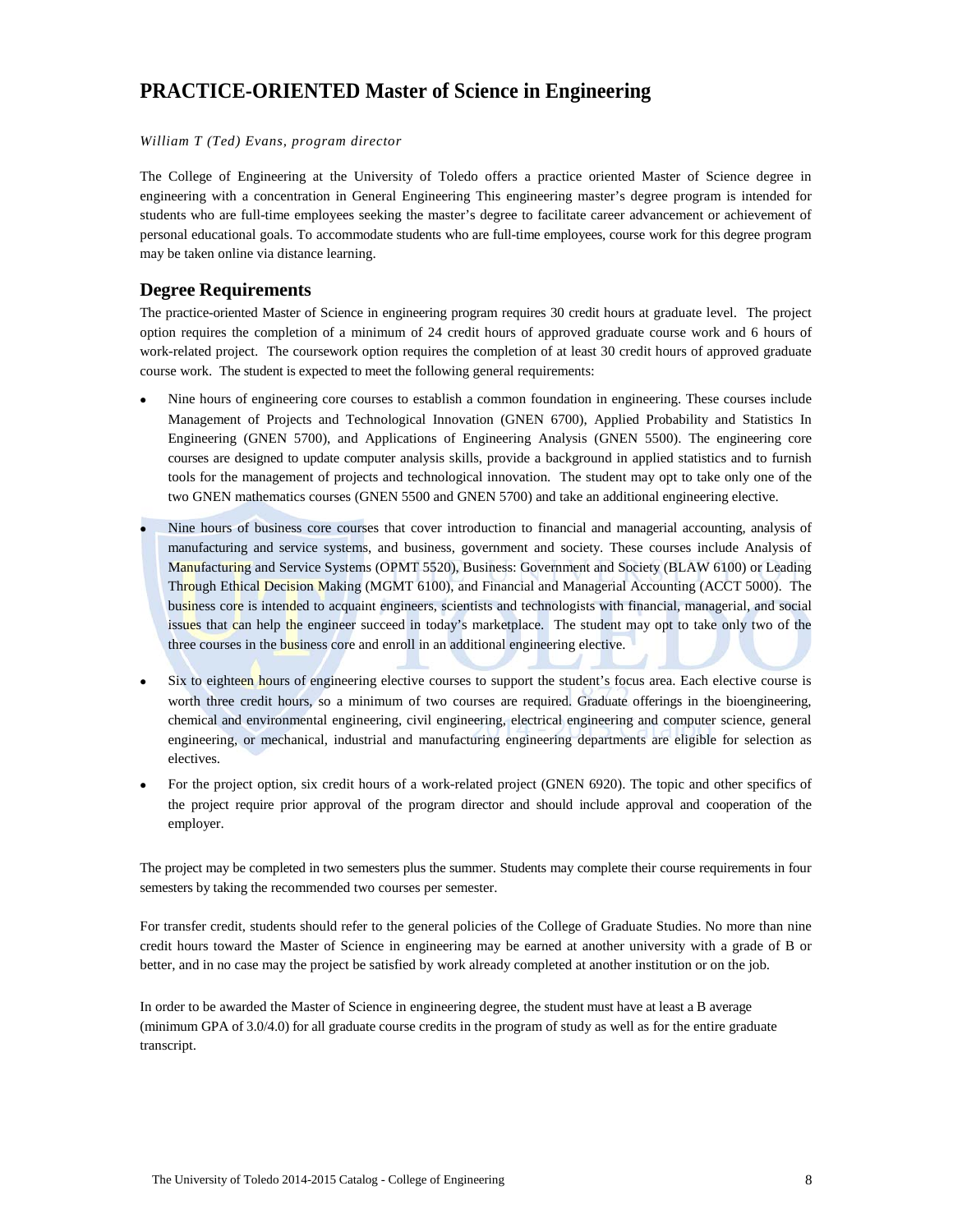### **Admission Requirements**

To be admitted to the Practice-Oriented Masters of Science in engineering program, applicants must have a bachelor's degree in engineering, engineering technology or in a closely related field (e.g., one of the mathematical, physical or biological sciences). Applicants must be employed or have experience in private industry, government or nonprofit organizations. Admissions are made on an individual basis and take into account the applicant's previous record, the intended area of study, and the needs and capacity of the College of Engineering.

Generally, a minimum GPA of 2.7 is required for admission. Applicants having a GPA less than 2.7 who demonstrate potential for graduate study may be admitted to the master's program on a provisional or other basis, at the option of the department. Students with an undergraduate GPA below 2.7 must register and take the GRE. Information on the GRE is available on the GRE Web site: *http://www.gre.org.* Students who graduated with a bachelor's degree from The University of Toledo do not need to submit official transcripts. Students who did not graduate from The University of Toledo need to contact the office of the registrar at their undergraduate institution to arrange for transmission of the undergraduate transcripts. Students entering the program will be required to have at least: Calculus, through Ordinary Differential Equations (3 semesters), Physics (2 semesters) and Chemistry and/or Engineering Materials (1 semester) and any three out of the following six: statics, dynamics, electronics, electric circuits, fluid mechanics and thermodynamics.

For additional information regarding this program, please consult the College of Engineering's Web site at *http://www.eng.utoledo.edu/coe/practice\_oriented\_masters/* for specific program guidelines developed in cooperation with the College of Business and Innovation.

# **J.D./M.S. Dual Degree Program**

The J.D./M.S. dual degree program offers a student who has been admitted to The University of Toledo College of Law and one of The University of Toledo College of Engineering master of science programs the opportunity to complete requirements for both the J.D. and the M.S. degrees through a program of integrated curriculum in an accelerated period of study. The program is designed for full-time students who have an undergraduate degree in engineering or its equivalent. Students with a non-engineering undergraduate degree will be required to complete all prerequisite courses required by the College of Engineering, depending on the nature of the undergraduate degree.

### **Admission**

| 2014 - 2015 Catalog |  |  |  |
|---------------------|--|--|--|
|                     |  |  |  |

Students should apply for the dual degree program using both the College of Law standard application form and the College of Graduate Studies application form. A joint admissions committee consisting of admission committee members from both colleges will review those College of Law applications that request dual admission. Although admission to both colleges is required before the student can begin the joint degree program, a student can begin a program in one college and later add the dual-degree program. In this case, only courses completed after admission to the dual-degree program can be counted toward the degree requirements in the discipline.

### **Advising**

The College of Law and the College of Engineering, with the College of Graduate Studies, will administer and advise with regard to that school's curriculum, requirements and guidelines. Within the College of Engineering, advising is handled within the individual department of enrollment and coordinated through the associate dean of graduate studies. A dual program oversight committee will review policies and monitor the progress of students toward the dual degree completion.

# **Awarding of Degrees and Credit**

A student enrolled in the dual degree program will not receive either the J.D. or M.S. degree until all the work required for both degrees has been completed. A student who withdraws from the dual degree program and remains in either the College of Law or College of Engineering shall receive only as much credit for work in the other college as the dean may authorize under the rules of that college.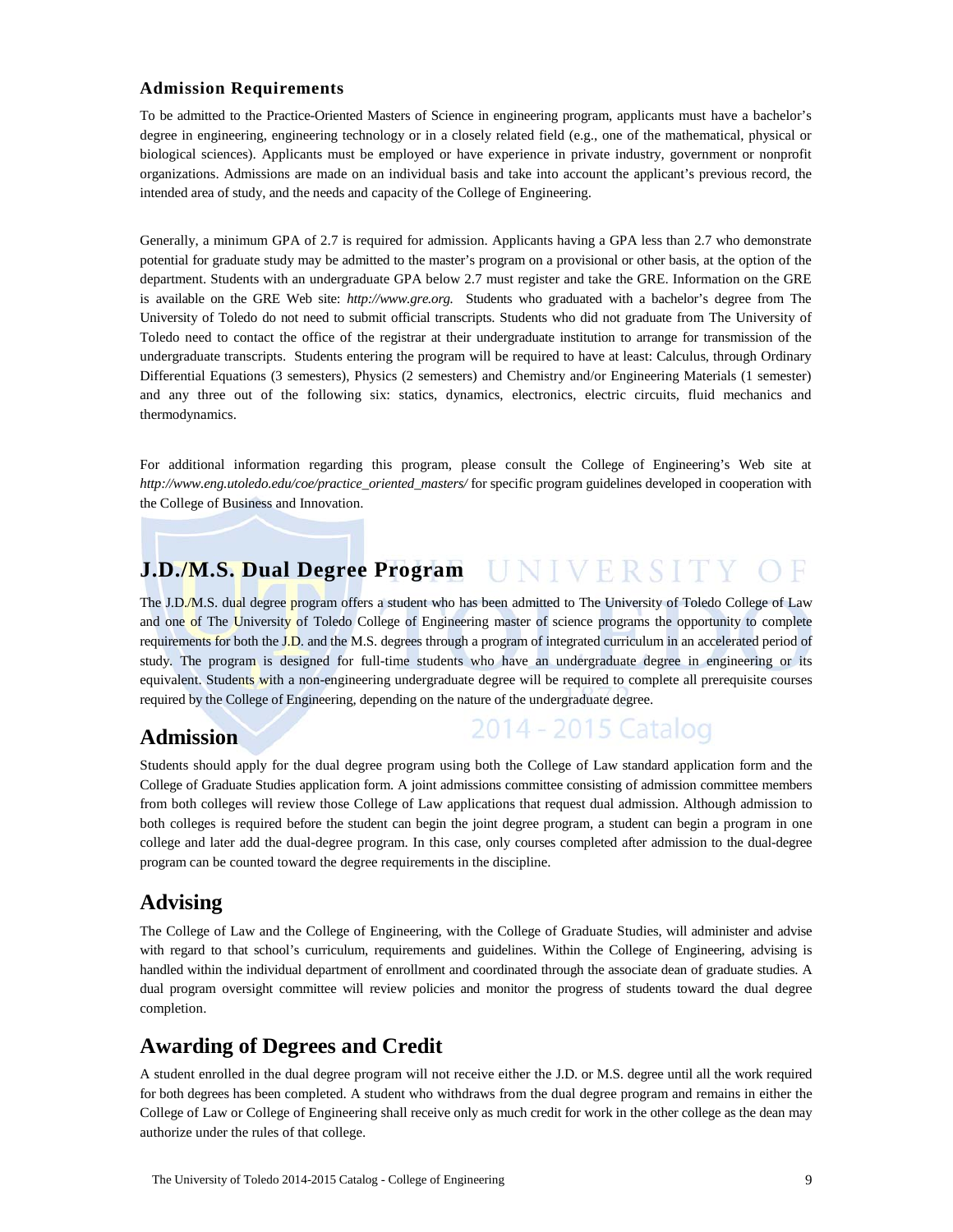No credit for work in the other college shall be awarded unless the student achieves an acceptable grade in the college offering the course. In addition, degrees must be awarded within time limits established by the College of Graduate Studies, the College of Law and the College of Engineering.

# **Description of the Curriculum**

The integrated program and curriculum leads to the awarding of two degrees. The Juris doctor degree will be awarded by The University of Toledo College of Law, and the Master of Science degree will be awarded by The University of Toledo College of Engineering.

**Master of Science in Engineering Degree:** To fulfill requirements for the M.S. degree, 30 credit hours at graduate level are required,. Students in the joint program may apply up to 12 credit hours of non-first year course work at the College of Law toward meeting the M.S. degree requirements. With the M.S. thesis/project option, students must complete at least 18 credit hours at the graduate level from the College of Engineering, including nine hours of M.S. thesis or six hours of M.S. project. With the M.S. course work-only option, students must complete at least 18 credit hours at the graduate level from the College of Engineering. The credit of up to 12 credit hours from the College of Law would be determined in consultation with the associate dean of graduate studies of The University of Toledo College of Engineering.

**Juris Doctor Degree:** The College of Law requires the successful completion of 89 credit hours. The dual degree program would permit up to 12 credit hours of core courses done in the College of Engineering to be applied toward the satisfaction of the 89-hour requirement. The 12 hours of course work from the College of Engineering would be determined in consultation with the associate dean of The University of Toledo College of Law.

# **Graduate Departments IINIVE**

### **Department of Bioengineering**

*Arunan Nadarajah, chair and acting graduate program director*

Bioengineering is a relatively new discipline with rapidly growing job opportunities. Bioengineers apply engineering and life science principles to study, understand, modify and control biological systems. The goal of bioengineering is to develop new technologies and techniques that can be applied to a variety of problems in medicine and in the manufacture of bio-related products.

Achievement of these goals requires engineering graduates who are trained in engineering and the life sciences. The department of bioengineering is multidisciplinary in nature. It draws on faculty resources, collaborative research programs, and course offerings throughout the College of Engineering, the College of Natural Sciences and Mathematics, the College of Pharmacy and Pharmaceutical Sciences, and departments on the UT Health Science Campus and other area medical institutions.

The graduate programs in the Department of Bioengineering are open to all qualified individuals with a Bachelor of Science (B.S.) or Master of Science (M.S.) in Engineering. Students with a B.S./B.A. or M.S./M.A. degree in a related field are also eligible but students may be required to complete prerequisite courses without graduate credit. The Department of Bioengineering requires the GRE of all students for admission decisions to graduate programs.

# **Master of Science Program**

The Master of Science program in bioengineering has three options: thesis, project and coursework. The thesis option requires the completion of a minimum of 21 credit hours of approved graduate course work, 9 hours of thesis research and the successful defense of a research-based thesis. The project option requires the completion of a minimum of 24 credit hours of approved graduate course work and 6 hours of project research. The coursework option requires the completion of at least 30 hours of approved graduate course work only. All course work must be approved by the student's adviser (or the graduate director). The M.S. curriculum is designed to provide a general, flexible framework for students in selecting course work that is relevant to their specific area of research. Each student must meet the following minimum general course work requirements: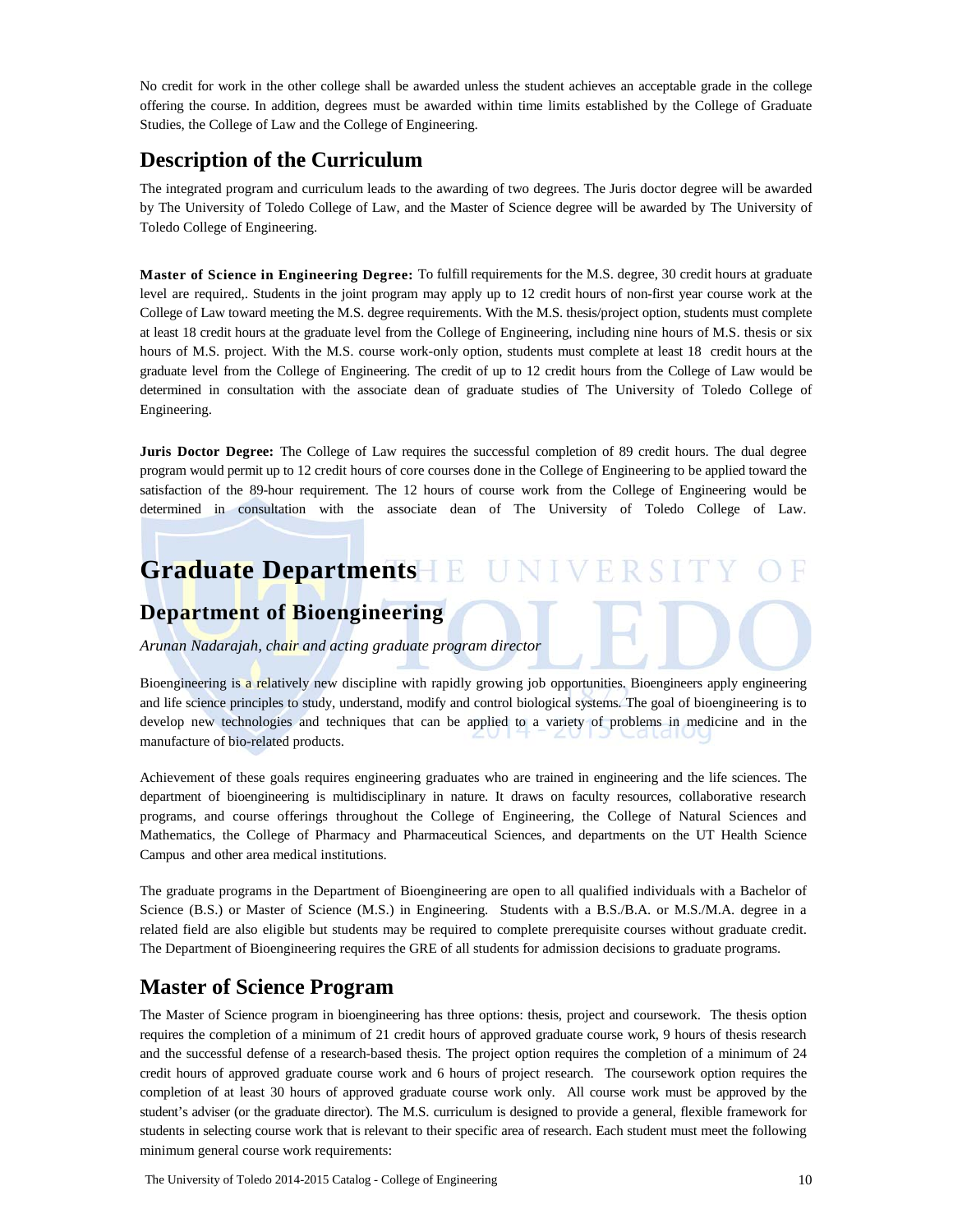- Register and attend the weekly bioengineering department seminar. Registration and attendance are mandatory every semester.
- Complete 12 hours of bioengineering core course work:. BIOE 5200 Physiology for Bioengineers or BIOE 6100 Computational Physiology BIOE 5260 Medical Imaging Systems I BIOE 6520 Orthopaedic Biomechanics BIOE 6310 Biochemical Engineering
- Complete six hours of elective course work as approved by the adviser to support the research area.
- Complete MIME 6000 Advanced Engineering Mathematics I to satisfy the mathematics requirement.
- Complete nine hours of bioengineering M.S. thesis research (thesis option), 6 hours of M.S. project research and 3 hours of additional graduate course work (project option), or 9 additional hours of graduate course work (course work option).

### **Doctor of Philosophy Program**

The doctor of philosophy degree in engineering is conferred on the basis of extended study and high scholarly attainment in the field of bioengineering. The entrance requirement for the Ph.D. program in bioengineering is the M.S. in bioengineering or another engineering field that meets the requirements of the bioengineering department. The M.D., D.D.S. and D.V.M. are acceptable, provided the student presents evidence of an appropriate engineering background at the undergraduate level, including a minimum of two years of calculus through differential equations and one year of physics. Highly qualified B.S. engineering graduates can be admitted directly into the Ph.D. program. Direct admission students will not write and defend an M.S. thesis or receive an M.S. degree en route to the Ph.D. degree.

The doctor of philosophy degree in engineering requires a minimum of 90 semester hours of approved graduate course work beyond the B.S. degree or 60 semester hours beyond the M.S. degree. For students directly admitted into the Ph.D. program with a B.S. degree, the M.S. course work and the Ph.D. course work requirements must be satisfied. All course work must be approved by the student's adviser. Each student must meet the following minimum general course work requirements beyond the M.S. degree requirements:

- Register and attend the weekly bioengineering department seminar. Registration and attendance are mandatory every semester.
- Complete BIOE 6100 Computational Physiology if not previously taken.
- Complete 9-12 hours of elective course work as approved by the adviser to support the research area.
- Complete MIME 8100 Advanced Engineering Mathematics II to satisfy the mathematics requirement.
- Complete at least 45 semester hours of dissertation research.

In addition to course work requirements, continuation within the Ph.D. program requires that the student pass two major examinations: (1) the qualifying exam and (2) defense of the dissertation research proposal. Completion of the Ph.D. degree requires the writing and defense of the dissertation, and presentation and publication of the research findings.

#### **Admission to Candidacy**

To be admitted to doctoral candidacy, all doctoral students must meet the following requirements:

- Pass the bioengineering qualifying examination.
- Select a faculty adviser and dissertation committee.
- Pass the bioengineering dissertation research proposal examination.
- Earn at least a 3.0/4.0 GPA for all graduate level course work.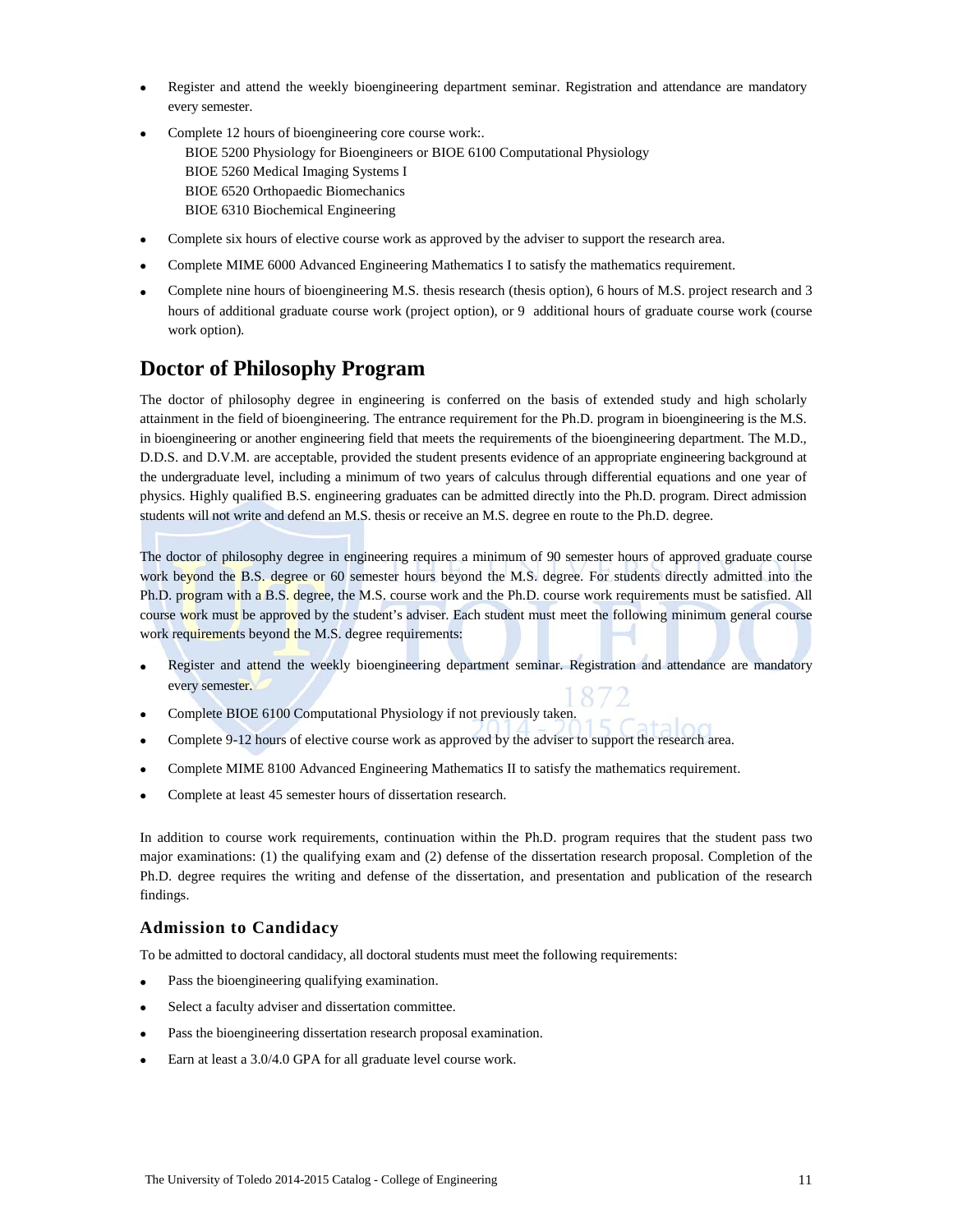### **Qualifying Exam**

For students accepted into the Ph.D. program, the Ph.D. Qualifying Exam will occur after the completion of the required first year coursework comprising the core courses in physiology, mathematics and the bioengineering core courses (see MS course requirements). The students rotate through 3 different examination topics which are mediated by 2-3 faculty members. Each testing topic lasts no more than 25 minutes; each student is asked questions of increasing difficulty until the perimeter of the student's knowledge is determined. All students are tested on the common areas of mathematics and physiology. Each student selects the third test segment from the three broad specialization areas of biomechanics, bioprocessing/molecular & cellular biology, and bioelectrical systems.

Following the finalization of the examination outcomes, the Graduate Program Director will immediately notify the students tested in writing of the testing outcome. If retesting is required, the student is also informed of the date of testing and the topic(s) to be retested. Students who do not receive an outright pass on the first examination have one opportunity to retest with a passing score or are dismissed from the program.

### **Department of Chemical and Environmental Engineering**

*G. Glenn Lipscomb, chair Constance A. Schall , graduate program director*

The Department of Chemical and Environmental Engineering offers graduate courses and conducts research in the areas of advanced materials, alternative energy, biomass conversion to materials, polymer science and engineering, and membrane science and engineering. Students may select from a variety of courses and research topics in each area. The department offers two graduate degrees, a Master of Science in Chemical Engineering (M.S.Ch.E.) and a Doctor of Philosophy in Engineering (Ph.D.).

Alternative energy research focuses on the production of fuels from ligno-cellulosic biomass and algae. Faculty also are developing processes for the conversion of biomass to advanced materials including polymers and carbons. Advanced materials are being developed for application in drug delivery, membrane materials, nano-sensors, and nano-composites. Packaging is the focus of work in polymer science and engineering, especially the development of packaging materials with enhanced barrier properties for product preservation. This work is conducted largely through the University's Polymer Institute. Finally, membrane materials and processes are being developed for desalination, waste water treatment, carbon dioxide capture, and energy production. 2015 Catalog

### **Degree Requirements**

**Degree Requirements for the Master of Science in Chemical Engineering**

Students may select one of two Master of Science in Chemical Engineering (M.S. Ch.E.) degree programs: thesis or nonthesis options. A Professional Science Master's Track in Green Chemistry and Engineering also is offered.

The thesis Master of Science in Chemical Engineering (M.S. Ch.E.) degree program requires completion of 30 hours of course credit, successful defense of a thesis and typically takes two years to complete. Minimum requirements are:

- Twelve (12) hours in four (4) core chemical engineering courses:
	- CHE-6500Advanced Chemical Reaction Engineering
	- CHE-6510Advanced Chemical Engineering Thermodynamics CHE-6550Transport Phenomena I
	- CHE-6560Transport Phenomena II
- Nine (9) hours of graduate course work (excluding Graduate Seminar)
- Continuous registration for the Graduate Seminar

Nine (9) hours of thesis work completed to the satisfaction of the thesis committee and successful oral defense of the thesis before the committee in a public forum.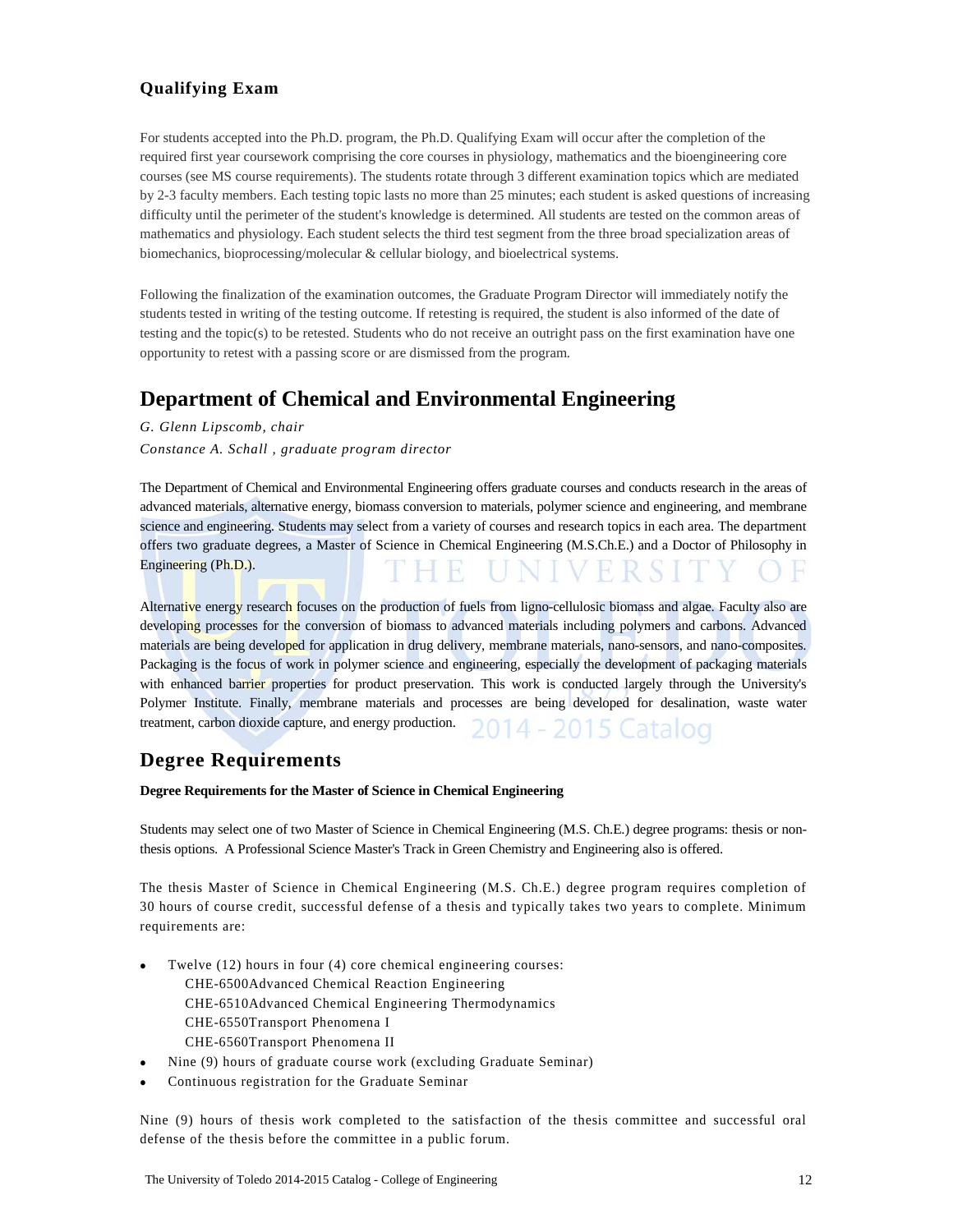The non-thesis Master of Science options are: course work and project. For the coursework option, students are required to complete 30 credit hours of approved graduate study including:

- Twelve (12) hours in four (4) core chemical engineering courses (see thesis option requirements for specific classes)
- Eighteen (18) hours of graduate course work (excluding Graduate Seminar).

For the project option, students are required to complete 30 credit hours of approved graduate study, including six hours of a Master of Science project as specified. Students are required to submit a written project report to the department after approval by the chemical engineering faculty project supervisor. Specific requirements are:

- Twelve (12) hours in four (4) core chemical engineering courses (see thesis option requirements for specific classes)
- Twelve (12) hours of graduate course work (excluding Graduate Seminar)
- Six (6) hours of Chemical Engineering Project CHEE 6920 completed to the satisfaction of the faculty project supervisor.

Only credit hours obtained with a letter grade of "C" or higher, or an "S" grade for the limited number of classes offered on a satisfactory or unsatisfactory basis, will fulfill degree requirements. Additionally, the graduate course work must satisfy the following restrictions:

- No more than three (3) hours of independent study, special problems, or special topics; six (6) hours if the student opts for the course work option will count towards the degree requirements
- No more than seven (7) hours in dual level courses; courses with a minority enrollment of selected undergraduates are not restricted

All courses must be taken at the 5000 level or higher in the College of Engineering, the College of Pharmacy and Pharmaceutical Sciences, or the College of Natural Sciences and Mathematics.

Students should carefully select their courses to enhance their educational background and complement their research activities. Additionally, all students must register for one hour of Seminars in Chemical & Environmental Engineering, CHE-5930, each semester during the academic year. This course usually is graded on a satisfactory, unsatisfactory basis. To receive a grade of "S," students must attend all seminars or provide a written explanation for their absence.The Professional Science Masters option requires completion of 30 hours of coursework, 6 hours of industrial internship, and typically takes one year to complete. Minimum requirements are:

- CHEM 6200 Green Chemistry (3)
- CHEM 6210 Environmental Chemistry (3)
- CHEE 6010, Green Engineering Principles for Chemical Processes (3)
- CHEE 6110, Green Engineering Applications in Chemical Industries (3)
- BUAD 6600, Supply Chain Management (3)
- EFSB 6690, Technology Commercialization OR EFSB 6590 New Venture Creation (3)
- Twelve (12) hours of elective graduate course work

Students possessing a Bachelor's degree in Chemical Engineering are required to take three additional hours of elective graduate course work in lieu of CHEE 6010.

The elective graduate course work may come from traditional areas of chemistry and chemical engineering at the 6000 level. Up to four hours of 6000 level course work in a related discipline (e.g., environmental sciences or physics) and up to two hours of independent research project (CHEE 6980) may be applied to the elective graduate course work requirement subject to the approval of the PSM program director. Research seminar (CHEE 5930) cannot be applied towards the elective graduate course work.

Six (6) hours of Graduate Industrial Internship (CHEE 6970) also are required. The Graduate Industrial Internship must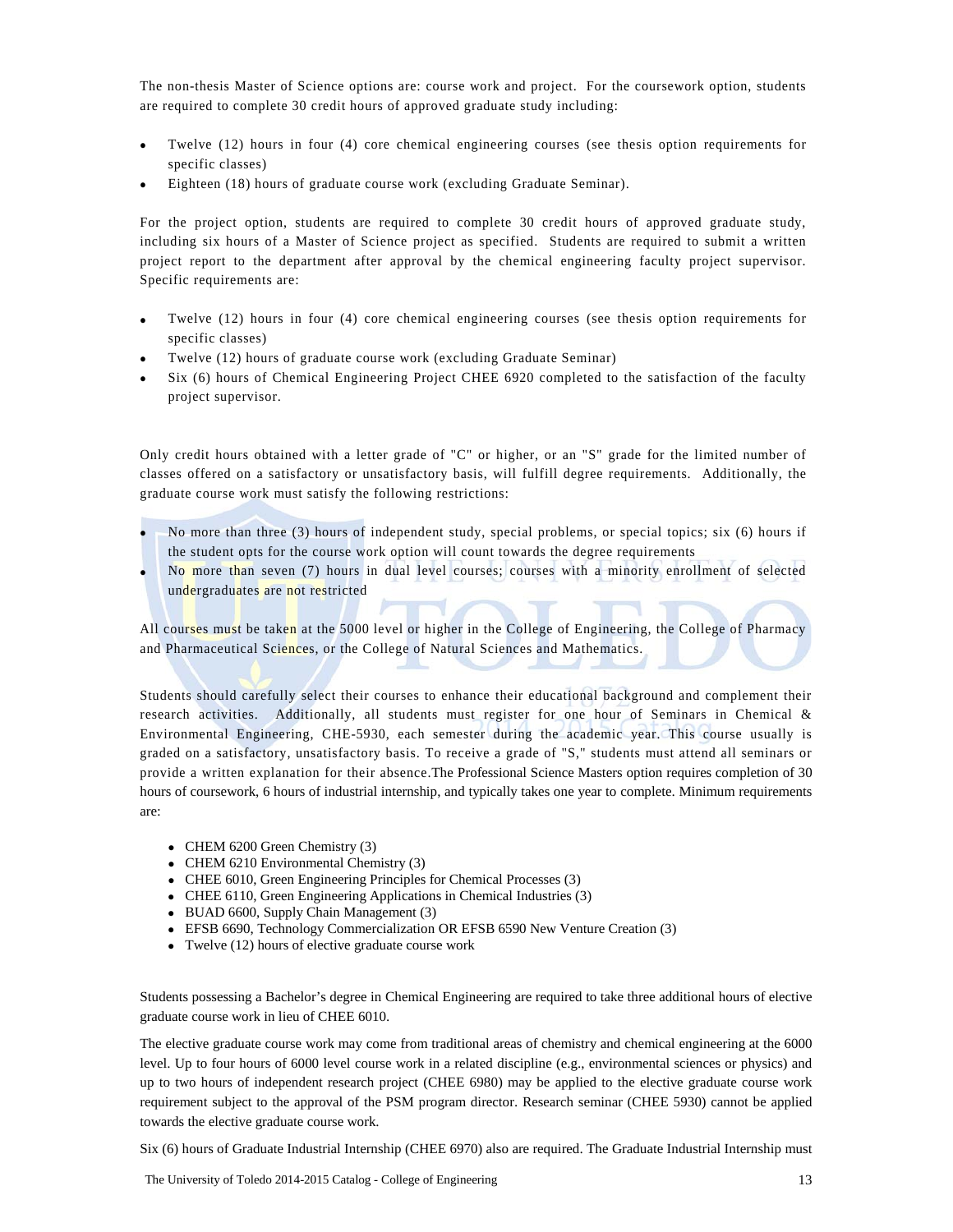be completed at an industry, governmental organization, or non-governmental organization in an area relevant to green chemistry and engineering. The PSM program director will assist in identifying Internship opportunities and must approve all placements. Students who are working or have worked part or full-time in a relevant job may request Internship credit for this work experience. The Director will evaluate all such requests and give credit if appropriate.

#### *Admission of Chemistry Majors*

A special program is in place for students who are Chemistry Majors, and it requires them to take required pre-requisite courses. The plan assumes that two years of undergraduate calculus and one semester of physical chemistry have been completed. The student should contact the Graduate Director.

#### *Polymer Option*

Students may choose to pursue the Polymer Option for their M.S.Ch.E.. To complete the Polymer Option, students must obtain a "B" grade or higher in four (4) of the polymer option classes listed in the Graduate Courses section. Note that some classes are offered alternating years only. Students should contact the Director of the Polymer Institute for more details regarding class content and schedule.

#### **Degree Requirements for the Doctor of Philosophy in Engineering (Ph.D.)**

The doctoral degree requires a total of 90 credit hours split equally between course work and dissertation research. However, to be formally admitted to candidacy for the degree, doctoral students must first pass the preliminary and qualifying examinations. After admission to candidacy, the completion of 45 credit hours of course work and 45 credit hours of dissertation research, doctoral candidates must prepare a written dissertation documenting their research efforts. Final approval for graduation is contingent upon a successful oral defense of the dissertation before the dissertation committee in a public forum.

The minimum requirements for the Doctor of Philosophy (Ph.D.) in Engineering are:

12 hours in four chemical engineering courses:

CHEE 8500 Advanced Chemical Reaction Engineering

CHEE 8510 Advanced Chemical Engineering Thermodynamics

CHEE 8550 Transport Phenomena I

- CHEE 8560 Transport Phenomena II
- An additional 33 hours of graduate course work (excluding the graduate seminar)
- Ph.D. degree candidates must continuously register for the graduate seminar and pass the preliminary and the qualifying exams. All students must register for one hour of CHEE 5930, Seminars in Chemical Engineering, each semester during the academic year. This course usually is graded on a satisfactory/unsatisfactory basis. To receive a grade of S, students must attend all seminars or provide a written explanation for their absence.
- Passage of the preliminary exam
- Passage of the qualifying exam
- 45 hours of dissertation research completed to the satisfaction of the dissertation committee for a total of 90 credit hours.

The graduate course work must satisfy the following restrictions:

- No more than 15 hours of independent study, special problems or special topics
- No more than 11 hours of dual level courses, except for courses with a minority enrollment of selected undergraduates.
- All courses must be taken at the 5000 level or higher, including most graduate level courses, in the College of Engineering (see advisor for approved lists), the College of Pharmacy and Pharmaceutical Sciences, or the College of Natural Sciences and Mathematics.

Only credit hours obtained with a letter grade of C or higher, or an S grade for the limited number of classes offered on a satisfactory or unsatisfactory basis will fulfill degree requirements.

The faculty may award students admitted with a Master in Chemical Engineering up to 30 hours of credit toward the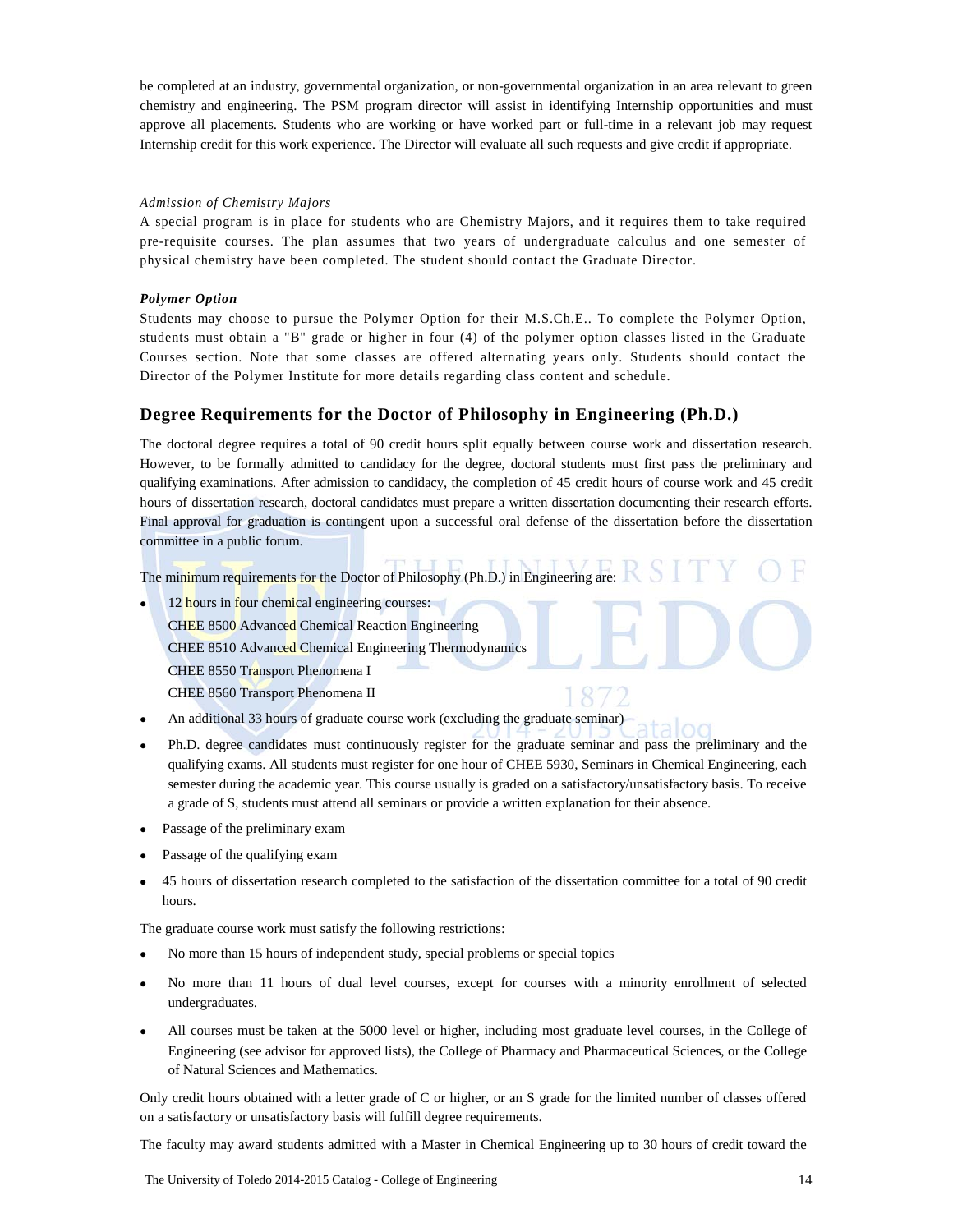Ph.D. This may include credit for core classes if the faculty deems classes taken as a master's student are comparable to the core classes. The student must satisfy all other requirements as listed above. Additional course work must satisfy the following restrictions:

- No more than three hours of independent study, special problems or special topics.
- No more than four hours of dual level courses, except for courses with a minority enrollment of selected undergraduates.
- All courses must be taken at the 5000 level or higher, including most graduate level courses, in the engineering departments of the College of Engineering (see advisor for approved list), the College of Pharmacy and Pharmaceutical Sciences or the College of Natural Sciences and Mathematics.

Only credit hours obtained with a letter grade of C or higher, or an S grade for the limited number of classes offered on a satisfactory or unsatisfactory basis will fulfill degree requirements.

#### **Preliminary Examinations**

The purpose of the preliminary exam is to evaluate whether a student possesses the background necessary to complete doctoral degree requirements. The oral exam is given at the completion of the spring term for all new doctoral students and covers three areas: 1) transport phenomena, 2) thermodynamics, and 3) reaction engineering.

The exam tests material normally covered at the undergraduate level as well as material from the first year graduate classes. The questions are open-ended and student responses are discussed in-depth. The faculty will evaluate students' oral communication skills and their ability to analyze problems qualitatively in addition to whether an appropriate answer is given.

Students either pass or fail the exam. The faculty as a whole will evaluate the results as well as input from the student's advisor and classroom instructors to determine the final grade. Students that fail the exam may retake it at the end of the next academic term. If a student fails the exam twice, they may petition the Department to consider offering a third exam.

Students that enter with a B.S. and ultimately fail the exam are required to complete a Master's degree or leave the program. Students that enter with a M.S. are required to leave the program or pursue another M.S. degree.

#### *Qualifying Exam*

The qualifying exam consists of an oral defense of the proposed doctoral research project. The exam must be taken within one calendar year of passage of the preliminary exam. However, a student may petition the Department for extension of this time limit.

The student must submit a written proposal to their dissertation committee at least two weeks prior to the proposed exam date. The proposal should contain the following sections:

- 1. Project Summary
- 2. Research Objectives
- 3. Research Significance
- 4. Literature Review
- 5. Research Plan
- 6. Bibliography
- 7. Budget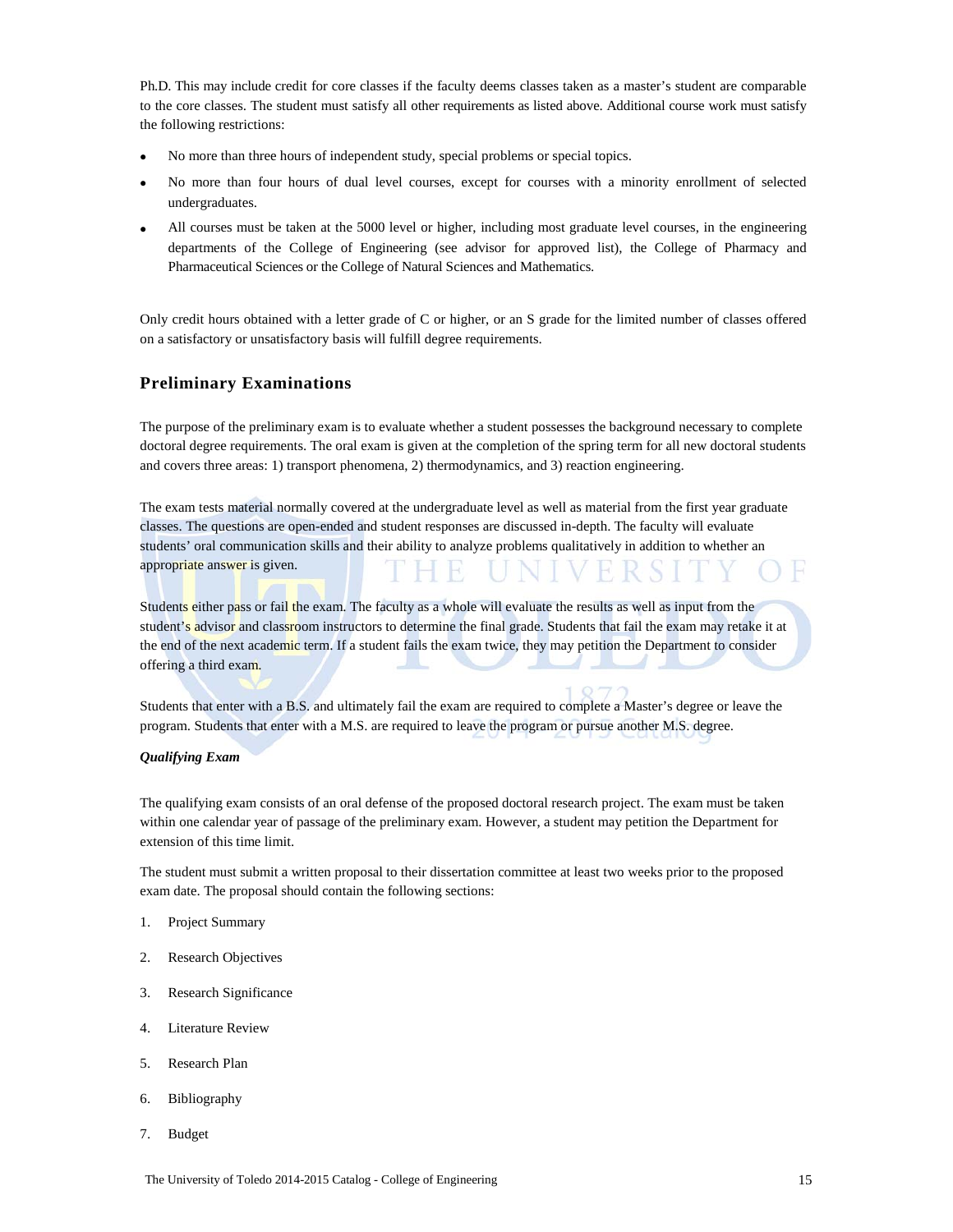The entire proposal should be prepared using a 12 point font and one inch margins around the page. The project summary should be double spaced and extend not more than one page. Sections 2-5 should also be double spaced and not exceed 20 pages in length. The budget should indicate both monetary and time requirements.

There are no restrictions on the student concerning preparation of the proposal. Students may consult with both faculty and other students, if agreeable.

The oral defense consists of a brief presentation of the proposal, typically 30-45 minutes, followed by a question and answer session. During the exam, the committee will assess the appropriateness of the proposed project for a doctoral dissertation and the student's ability to successfully complete it; passage indicates that the committee believes the project is suitable and the student can complete it.

If a student fails the exam, they may petition the Department to retake the exam the following term. However, a second chance at passing the exam is not guaranteed.

#### *Polymer Option*

Students may choose to pursue the Polymer Option for their Ph.D.. To complete the Polymer Option, students must obtain a "B" grade or higher in all six (6) of the polymer option classes listed in the Graduate Courses section. Note that some classes are offered alternating years only. Students should contact the Director of the Polymer for more details regarding class content and schedule.

**INIVERS** 

### **Department of Civil Engineering**

#### *Ashok Kumar, chair and graduate program director*

The department of civil engineering offers graduate degree programs and conducts research in two focus areas – environmental and infrastructure engineering. Environmental engineering includes advanced study in areas such as outdoor and indoor air quality; sustainable buildings; water infrastructure sustainability, contaminated sediments; microbial degradation of organic compounds; microbial sensors; computer modeling of contaminant release and dispersion in soils and in air; environmental decision making; air quality models for industries; risk assessment; and wastewater treatment processes. Infrastructure engineering includes structural and earthquake engineering, transportation engineering and geotechnical engineering. Geotechnical engineering includes advanced study in areas such as shallow and deep foundations, groundwater and seepage, and experimental and theoretical soil mechanics. Structural engineering includes advanced study in areas such as earthquake engineering; structural repair and rehabilitation; structural health monitoring; numerical and experimental analysis; and design. Transportation engineering includes advanced study in areas such as traffic and facility design; urban transportation planning; pavement materials' properties and design; pavement management; intelligent transportation systems; and transportation system management and economics.

The department offers two graduate degrees – master of science in civil engineering and doctor of philosophy in engineering.

### **Master of Science in Civil Engineering Degree Requirements**

For the master of science in civil engineering (M.S.C.E.) degree, a minimum of 30 credit hours is required – 21 hours of graduate course work (a minimum of nine credit hours should be at the 6000 level or above) and nine hours of thesis research (CIVE 6960) performed under the supervision of a full-time faculty member of the department of civil engineering. The department also offers a M.S.C.E. degree with a project or course work option with the written approval of the department chair or graduate program director. In the project option, a minimum of 30 credit hours is required – 24 hours of graduate course work (a minimum of 12 credit hours should be 6000 level or above) and six hours for the project report. In a course work option, a minimum of 30 credit hours in graduate course work is required, of which a minimum of 9 credit hours should be at the 6000 level or above. Courses taken on an audit basis do not count toward the degree. Additional requirements include: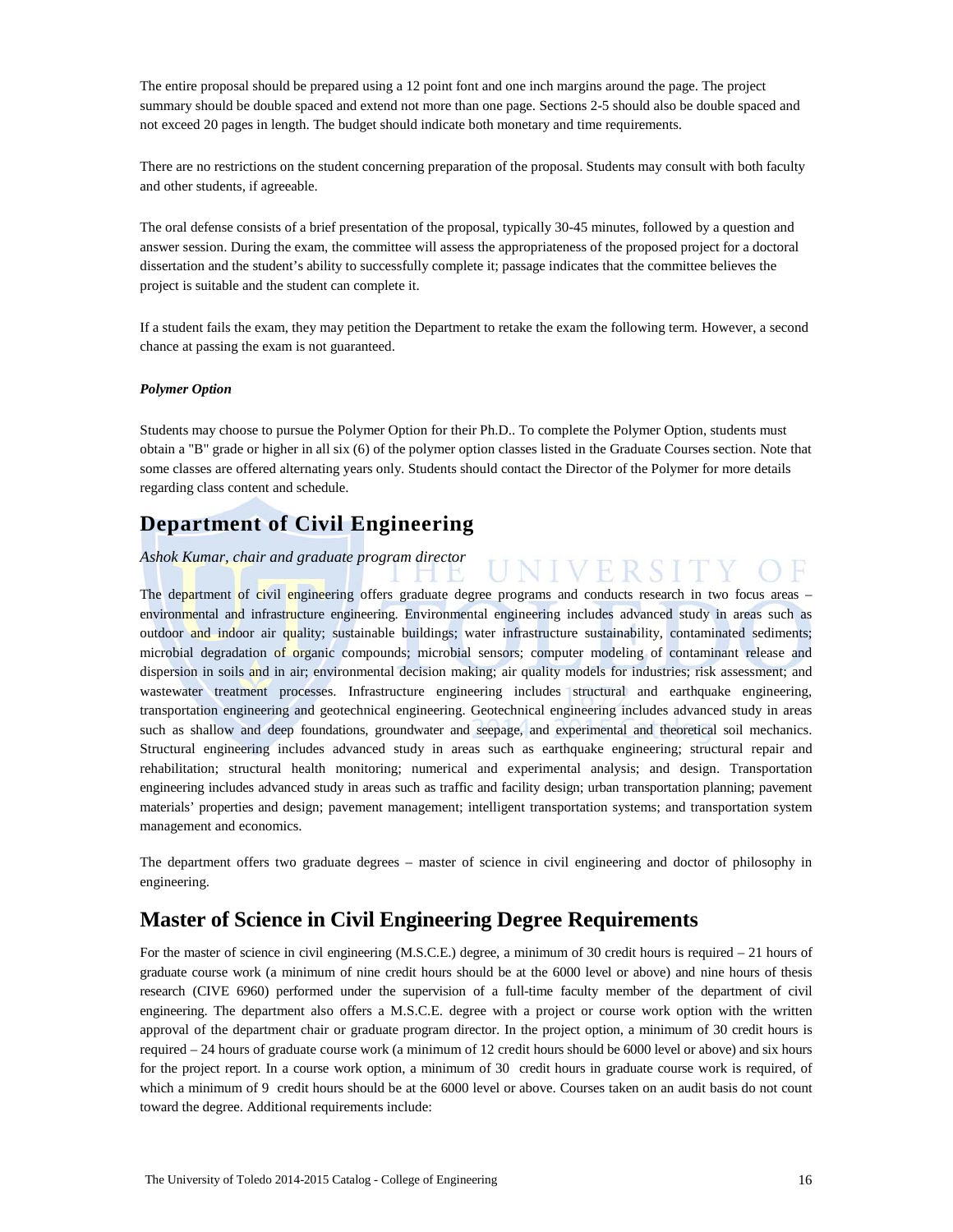- A maximum of six hours of independent study are allowed toward the degree.
- Students must prepare a plan of study in conjunction with the adviser (graduate program director for the first semester) with a concentration of required and elective courses in one of the department's research focus areas of graduate study and receive approval from the graduate program director. Required core courses in each area are determined by the faculty comprising that research area in conjunction with the graduate program director.
- No more than nine credit hours toward the M.S.C.E. may be earned at another university, and in no case may the thesis or project be satisfied by work completed at another institution.

### **Doctor of Philosophy Degree Requirements**

The doctoral degree requires a minimum of 90 credit hours, of which 45 credit hours are for course work and 45 credit hours are for dissertation research. To be formally admitted to candidacy for the degree, however, doctoral students must first pass a qualifying examination. All Ph.D. students should note that admission to the doctoral program does not constitute admission to candidacy. The doctoral program is normally a full-time program throughout all of the course work and the dissertation. The department of civil engineering does not encourage part-time studies in the Ph.D. program.

For the Ph.D. degree, a minimum of 60 graduate credit hours beyond the M.S.C.E. degree (90 credit hours beyond the B.S. degree) are required, of which at least 12 credit hours are for graduate course work (largely departmental), an additional three credit hours for graduate level mathematics course work, and 45 credit hours for dissertation research under the supervision of a full-time faculty member of the department of civil engineering. A minimum of 45 credit hours beyond the M.S. must be completed at The University of Toledo.

To be awarded the Ph.D. degree, the student must have at least a B average (minimum GPA of 3.0) for all credits in the program of study. In addition, the student must be admitted to doctoral candidacy and pursue an original research problem. The research must be completed and the dissertation written and successfully defended in public before the Ph.D. degree is conferred.

### **Admission to Candidacy for the Ph.D. Degree**

To be formally admitted to candidacy for the doctoral degree, students must first pass the qualifying examination. The purpose of the qualifying exam is to determine whether a student possesses the necessary potential to complete doctoral degree requirements. The exam consists of two parts – a written examination and an oral proposal defense. The written exam is given in the middle of the fall or spring semester. It is intended to test the breadth and depth of the student's understanding of fundamentals and the most important and basic elements of the broad area of graduate studies in which the student is specializing.

The oral defense of the proposed dissertation research is held before an advisory committee of at least five faculty members. Prior to the defense, students submit a written proposal to the committee. The defense consists of a brief presentation of the written proposal followed by a question and answer session. During the exam, the committee will assess the appropriateness of the proposed research for a doctoral dissertation and the student's ability to successfully complete it. Students must defend their proposal in the fall or spring semester following passage of the written exam. Upon passing both parts of the qualifying exam, students may apply for admission to candidacy.

After completion of a minimum of 45 credit hours of course work beyond the bachelor's degree and 45 credit hours of dissertation research, doctoral candidates must prepare a written dissertation documenting their research results. Final approval for graduation is contingent upon a successful oral defense of the dissertation before the advisory committee in a public forum.

Students applying for admission are expected to have completed a B.S. in civil engineering. Those with degrees in other areas of engineering or science will have to take certain undergraduate courses to prepare for graduate courses. These courses will be identified prior to admission and will appear on the student's plan of study.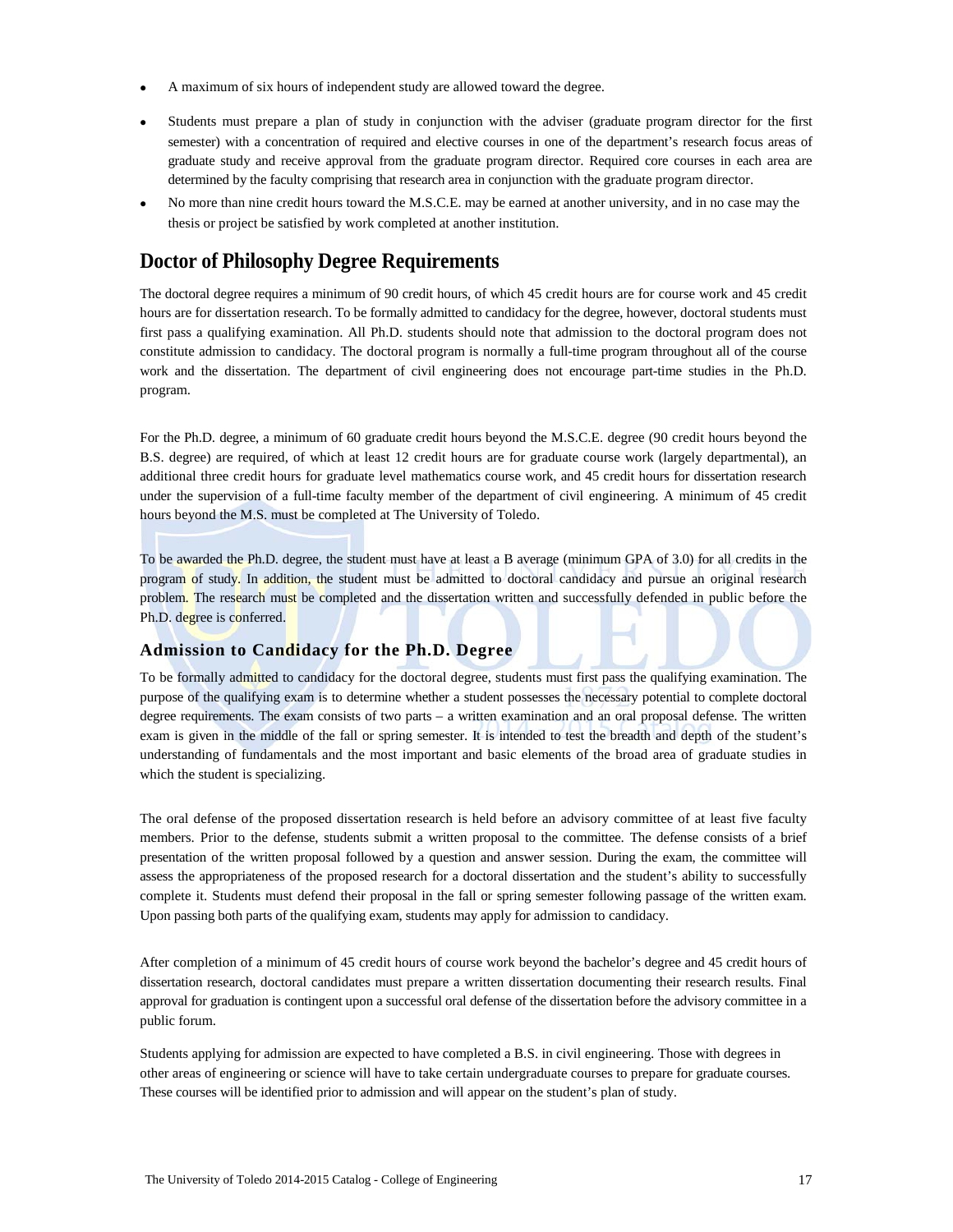# **Department of Electrical Engineering and Computer Science**

*Mansoor Alam, chair*

*Mansoor Alam, graduate program director*

The Department of Electrical Engineering and Computer Science (EECS) offers advanced studies leading to the M.S. and the Ph.D. degrees. Graduate courses and research include topics in computer systems design and applications (hardware and software); communications; control and signal processing; intelligent systems; machine vision and imaging; power systems; power electronics; nano-electronic materials and devices; photovoltaic devices; laser-based advanced processing; renewable energy and smart grid; microelectronics; VLSI design automation and testing; fault tolerance and reliability; computer networks; robotics; computer graphics and visualization; automotive systems; electromagnetics; computer aided design and simulation; cyber security and high performance computing.

EECS department faculty members participate in five academic and research focus areas. Research activities of faculty often overlap the focus area, resulting in faculty participating in more than one focus area. Each focus area has a required and a recommended list of courses for all graduate students pursuing that area of specialization. Courses to complete the degree requirements are selected by the student in consultation with an adviser. The five focus areas are as follows:

#### **High Performance Computing Systems (HPCS)**

Research in the HPCS focus group includes the following topics: High Performance Scalable Software, Information Systems and Services; Virtual Systems, Computer Networking; Cyber Security; Wireless and Sensor Networks; System software and parallel computing, Numerical Computing and applications, Hypermedia & Multimedia Environments, Reliable Computing, Field Programmable Gate Arrays, and VLSI Testing and Fault Tolerance.

#### o **Software and Intelligent Systems (SIS)**

Intelligent systems embody inquiries into artificial and computational intelligence fields. Research in the SIS focus group includes the following topics: Artificial Intelligence, Machine Learning, Artificial Neural Networks, Data-Mining, Fuzzy Logic and Reasoning, and Hybrid Algorithms.

#### 2014 - 2015 Catalog **Communications, Control and Signal Processing (CCSP)**

Research in the CSP focus group includes the following topics: Data Compression and Image Processing; Satellite Communication; Sensor Array Processing; Development of Hardware for Real Time Applications; Computation for Digital Receiver; and Passive Radar Systems.

#### **Power Electronics and Energy Systems (PEES)**

Electrical Engineering basically consists of two primary functions: processing information and processing energy. The research in this focus group is primarily concerned with processing energy in electrical form, but to accomplish this it is necessary to also utilize many techniques from the information sector. Therefore the research in this area depends on fields such as Power Electronics, Electro-Mechanical Machines, Energy Storage Devices, Control Systems, Computer Analysis Methods and Modeling, Real Time Embedded Systems, and Smart Grids and Meters.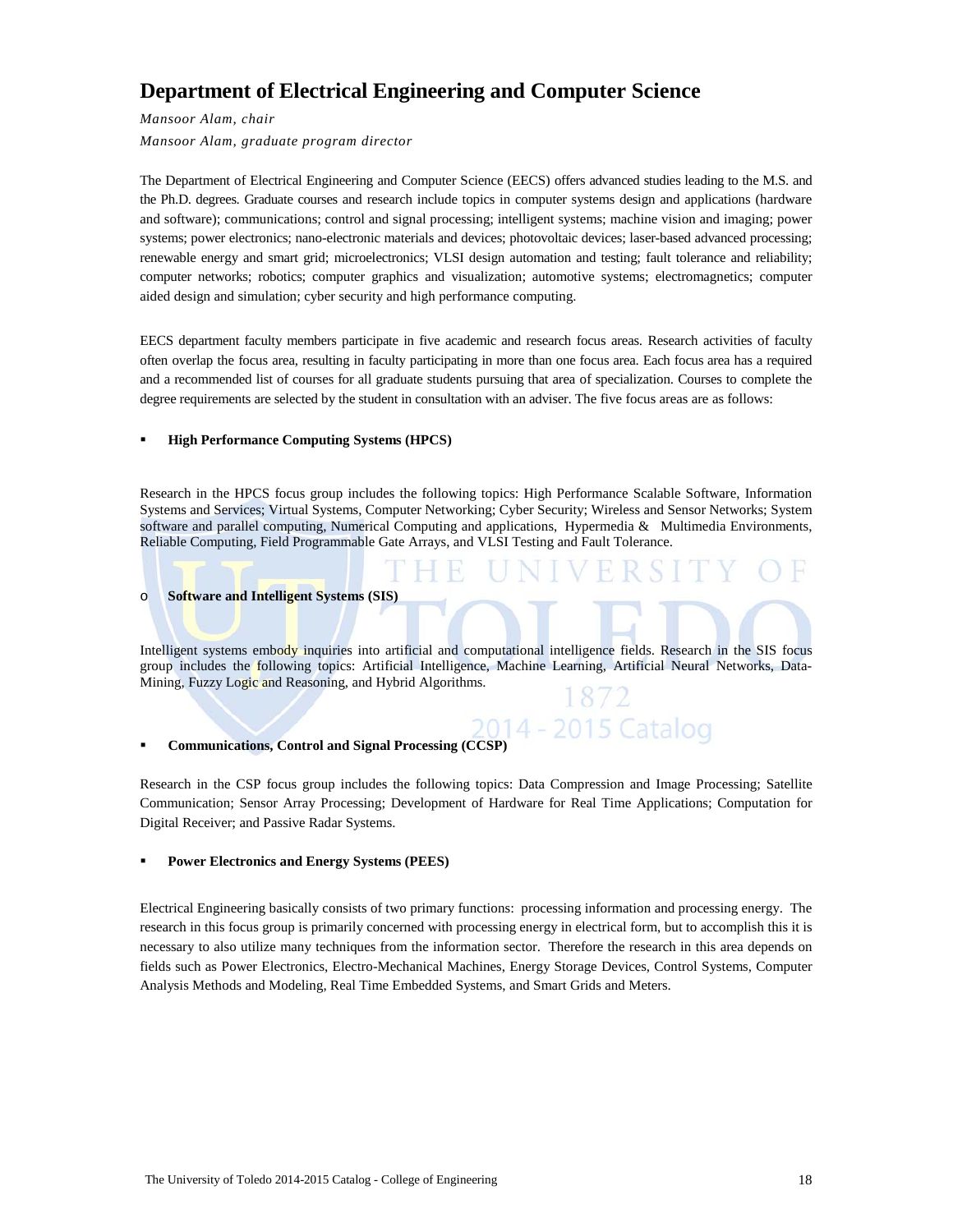#### **Solid-State and RF Devices and Systems (SRDS)**

The objectives of the group are the following:

- (i) Exploit atomic scale phenomena in developing next generation of solid-state materials and devices targeted for electrical energy generation, electrical power conversion, and electronic sensing applications .The strategy is to develop research that carefully blends physics and electrical engineering disciplines to address growing demand for renewable/alternative energy, electrical energy conversion and storage, photovoltaics, solid-state lighting, low-power sensors and electronics, and harsh environmental electronics.
- (ii) Build on electromagnetic (EM) fundamentals and radio-frequency (RF) and microwave concepts for engineering new high-frequency components, circuits, materials and systems. The focus is to foster research leading to development of commercially viable products, patents, user-friendly CAD tools, publications in top-ranked international conferences and journals, and to secure external funding from various resources.

# **Master of Science Programs**

Two M.S. degrees are offered by the department – one in Electrical Engineering and the other in Engineering. Students studying under the HPCS or SIS focus groups receive the M.S. in Engineering, with concentration in Computer Science and Engineering, while those working under the other groups receive the M.S. in Electrical Engineering degree. The Master of Science degree is offered with the following options.

- **1. Master of Science degree with Thesis option:** A minimum of 30 credit hours of approved graduate study, including nine credit hours of Master of Science thesis under the supervision of a faculty member, is required. Students are required to submit a written thesis and successfully complete the oral defense of the thesis work.
- **2. Master of Science degree with Non-Thesis option:** The degree requirements for Master of Science with nonthesis option are available with the approval of the department graduate program director:
	- **a. Master of Science degree with Project option:** Students are required to complete 30 credit hours of approved graduate study including six hours of Master of Science project as specified by individual department guidelines and requirements. Students are required to submit a written project report to the department.
	- **b. Master of Science degree with Course Work-only option:** Students are required to complete 30 credit hours of approved graduate-level course work

Students must complete the following additional requirements:

- An approved plan of study.
- A minimum of 18 hours of EECS courses (including thesis/project and independent study).
- At least six hours of EECS courses at the 6000 level, excluding thesis and independent study.
- One credit hour (included in the required 30 hours for the program) of the EECS graduate seminar course EECS 5930 with a maximum of two excused absences in the semester.

Students are encouraged to include higher-level math courses in their program, subject to approval of their advisers.

Courses taken on an audit basis do not count toward the degree. Courses outside of the College of Engineering require prior approval.

In order to be awarded the Master of Science degree, the student must have at least a B average (a minimum GPA of 3.0/4.0) for all graduate course credits in the program of study as well as for the entire graduate transcript.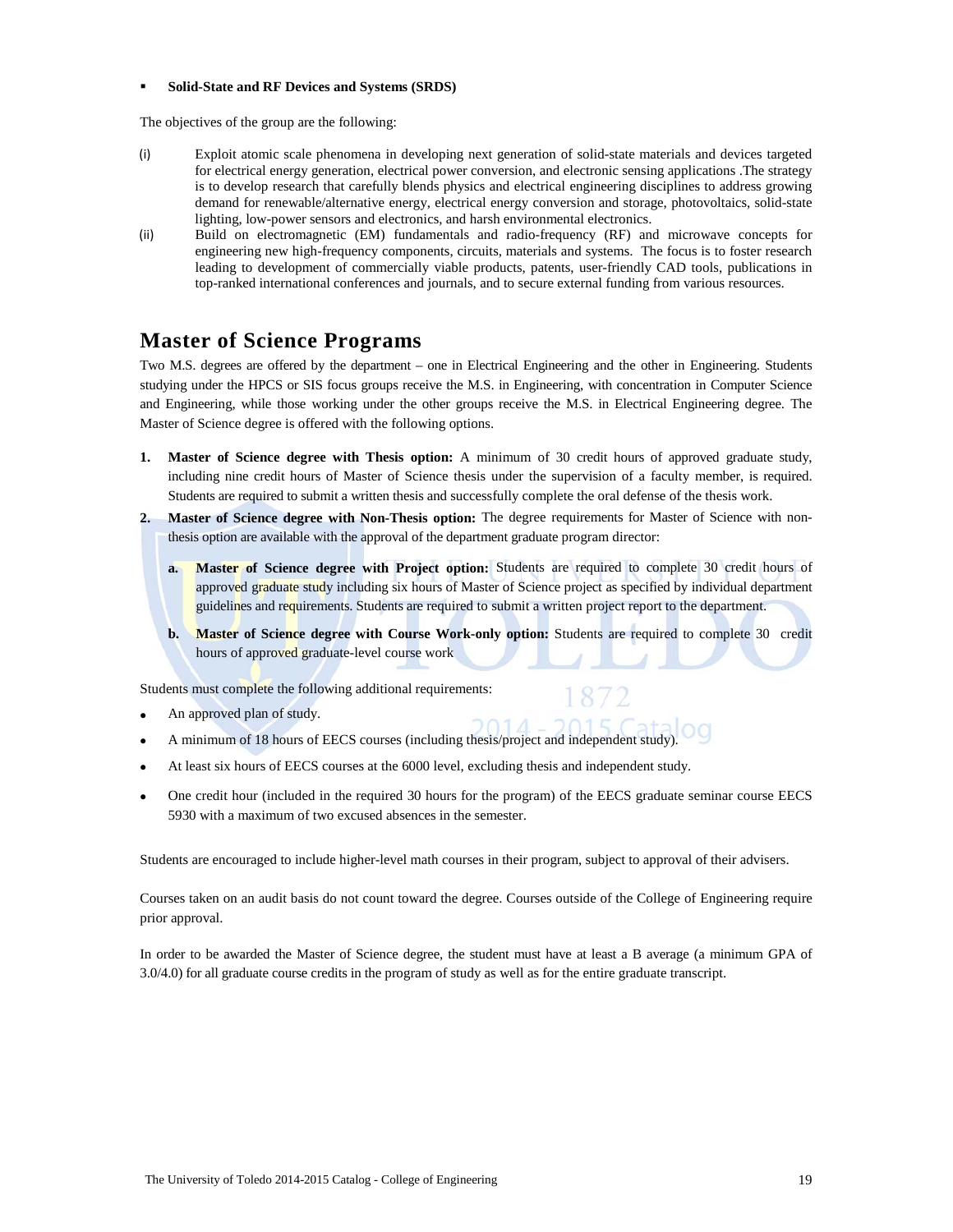### **Doctor of Philosophy Program**

Doctoral study in EECS leads to the degree of Doctor of Philosophy (Ph.D.) in Engineering. The Ph.D. degree is offered in two concentrations: Ph.D. in Engineering with concentration in Electrical Engineering (EE) and Ph.D. in Engineering with concentration in Computer Science and Engineering (CSE). Students majoring in EE may choose from the following focus groups: Communications, Control, and Signal Processing (CCSP), Power Electronics and Energy Systems (PEES), or Solid State and RF Devices and Systems (SRDS). Students majoring in Computer Science and Engineering may select either the High Performance Computing Systems (HPCS) or the Software and Intelligent Systems (SIS) focus group. A student must complete a total of at least 90 hours of graduate credit (including 45 credit hours of dissertation) beyond the bachelor's degree, or 60 credit hours beyond the M.S. degree. Doctoral candidacy requires satisfactory performance on the doctoral qualifying examination, selection of an academic adviser, and formation of a dissertation committee. Candidates are awarded the Ph.D. degree following: 1) satisfactory completion of the requisite credit hours beyond the M.S. /B.S. degree in a closely related field; and 2) successful defense of a dissertation that constitutes a fundamental advancement of knowledge in the field. The Ph.D. usually takes a minimum of three full years of graduate study beyond the M.S. degree.

The general requirements for the Ph.D. degree are:

- A minimum of 60 credit hours beyond the M.S. degree or a minimum of 90 credit hours beyond the B.S. degree. Out of these credit hours, a minimum of 45 credit hours should be devoted to research toward the student's dissertation.
- No more than three credit hours of independent study for students with an M.S. degree and no more than 15 credit hours of independent study for students with a B.S. degree may be counted toward the Ph.D. course requirement.
- The student must pursue, complete and publish a research manuscript that is demonstrated to be an original contribution to the field of study.
- The dissertation must be written and successfully defended publicly before the Ph.D. degree is conferred.
- Students must submit a minimum of two journal papers based on the dissertation research. Copies of the official letters of acknowledgments for the submitted papers should be given to the graduate director. Also, every student is required to attend the seminar class in EECS and maintain at least an 80 percent attendance-rate.

#### **Ph.D. Qualifying Examination:**

The intent of the Ph.D. Qualifying Examination is to assess the student's potential for successfully completing doctoral level studies and research in the department. The student will be tested on five areas: three based on the core courses of the focus group; and two areas based on the recommended list in the student's focus group chosen in consultation with the student's advisor. These courses are enumerated solely for the purpose of defining the scope and coverage of the exam. The examination will be given in two written parts. Further details pertaining to the qualifying exam can be found in the EECS Graduate Handbook.

It is the responsibility of the student and the faculty adviser to formulate a program of study to satisfy requirements for the Ph.D. degree. The student's program of study should contain both breadth of knowledge and depth of specialization in one of the focus areas outlined earlier. The program must be approved by the faculty Adviser, the Advisory Committee, the Graduate Program Director and the College of Graduate Studies.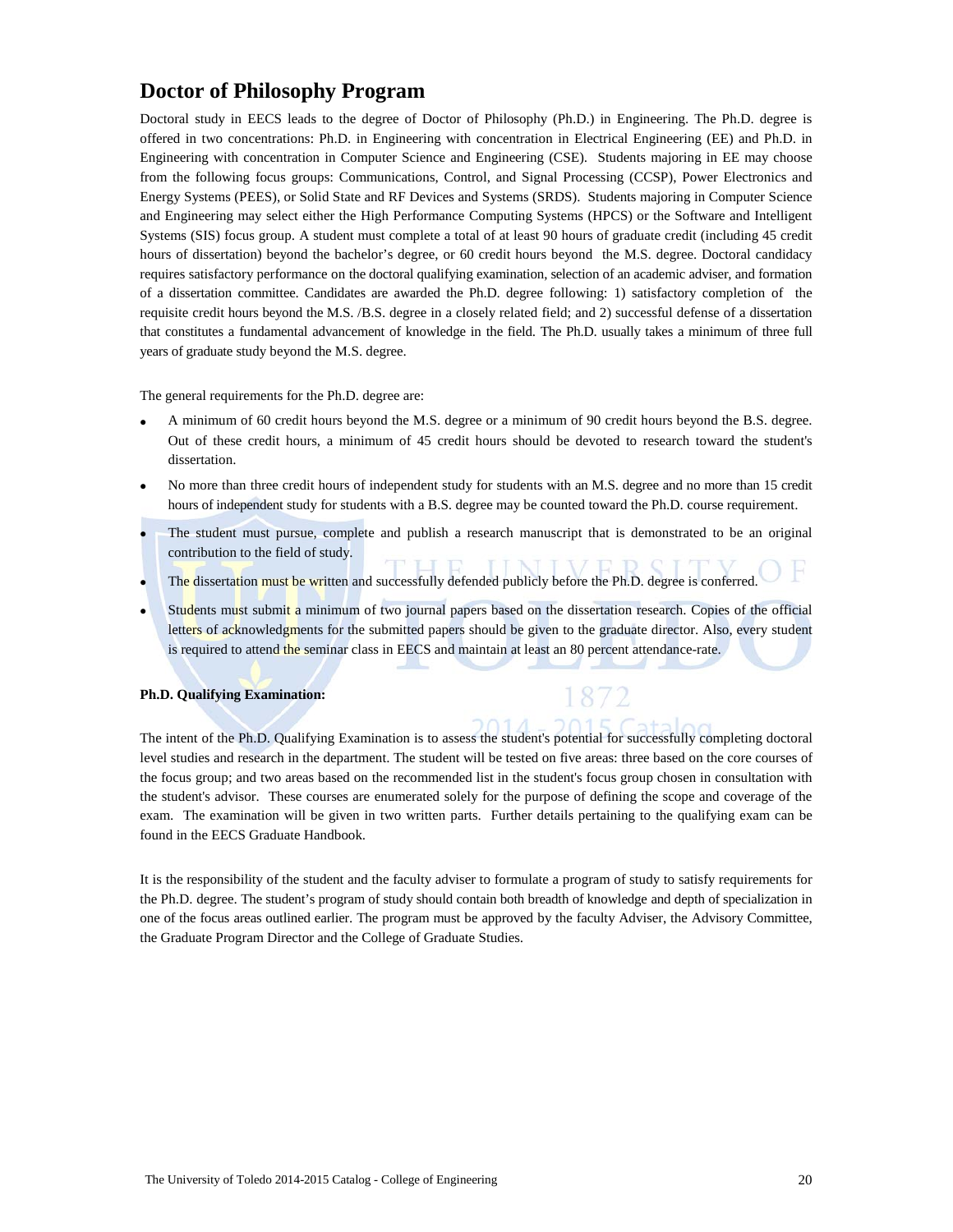# **Department of Mechanical, Industrial and Manufacturing Engineering**

*Abdollah A. Afjeh, chair Efstratios Nikolaidis, graduate programs director*

Graduate students enrolled in the Department of Mechanical, Industrial and Manufacturing Engineering (M.I.M.E.) may pursue the following degree programs: Master of Science in Industrial Engineering, Master of Science in Mechanical Engineering and Doctor of Philosophy in Engineering.

The fields of Mechanical Engineering are very diverse offering opportunities in research, design, product development and manufacturing. Major areas of Mechanical Engineering include aerodynamics, fluid dynamics, solid mechanics, bio-engineering, material sciences, nanotechnology, dynamics, automotive engineering, production and process machine design, vibrations and control systems, and reliability-based design and optimization. The department features state of the art studies using modern equipment and techniques.

### **Research Focus Areas**

The current research of the department focuses on the following areas:

- **Computational and Experimental Thermal Sciences:** The computational and experimental thermal science research focus group encompasses broad research activities. These include research in such areas as alternative energy, computational fluid dynamics and heat transfer, tribology, flow stability and transition, vortex dynamics, drag reduction, small and medium engine turbines, microgravity flows, thermal systems simulation, biofluid flow dynamics, turbulent boundary layer characterization, experimental methods using hot wire/film anemometry, laser Doppler velocimetry, particle image velocimetry, flow visualization techniques, and thin film heat flux gauge research. **C. Sheng** (coordinator), A. Afjeh, S. Cioc, D.R. Hixon, T. Ng, D. Oliver.
- **Materials, Mechanics and Design:** The objectives of the materials, mechanics and design focus group are to conduct research that will advance the engineering knowledge base and lead to new processes and products in the broad areas of mechanical systems, dynamic systems and control, mechanical behavior of materials and mechanical design. More specifically, the research thrust of this group includes but is not limited to the dynamic behavior and control of mechanisms, machines, mechanical systems, processes, structures and smart material systems, including MEMS, biomechanics, design methodology, fatigue and fracture mechanics, machine dynamics, noise and vibration analysis and control, solid modeling and vehicle dynamics. **L. Berhan** (coordinator), M. Elahinia, A. Fatemi, M. S. Hefzy, G. Naganathan, E. Nikolaidis, M. Pourazady, H. Zhang.
- **Manufacturing and Systems:** The manufacturing and systems focus group emphasizes solving manufacturing problems. Example problems include development of processes for products, basic understanding of metal forming and cutting, design of assembly systems, and improvement of the environmental impact of industry. A key aspect of this group is the blend of practical plant expertise with the benefits of computational technologies, including computer-aided design and manufacturing. Processes are understood from a "hands-on" perspective and expanded through theoretical defining models. Engineering materials are studied throughout their life cycle, from raw material acquisition, product creation and usage, remanufacturing, recycling and final material disposal. Key expertise within this group includes internationally recognized faculty in rapid prototyping, process engineering, grinding and abrasives engineering, facilities planning and modeling, and environmentally conscious design and manufacturing. **S. Bhaduri** (coordinator), M. Franchetti, A.H. Jayatissa, I. Marinescu, H. Zhang.

# **Master of Science Programs**

Applicants must hold a bachelor of science in mechanical or industrial engineering, or a closely related field, from an accredited engineering program. If the baccalaureate is in a non-engineering or science area, students may be required to complete prerequisite courses without graduate degree credit. The Master of Science degree program may be pursued with thesis and non-thesis options.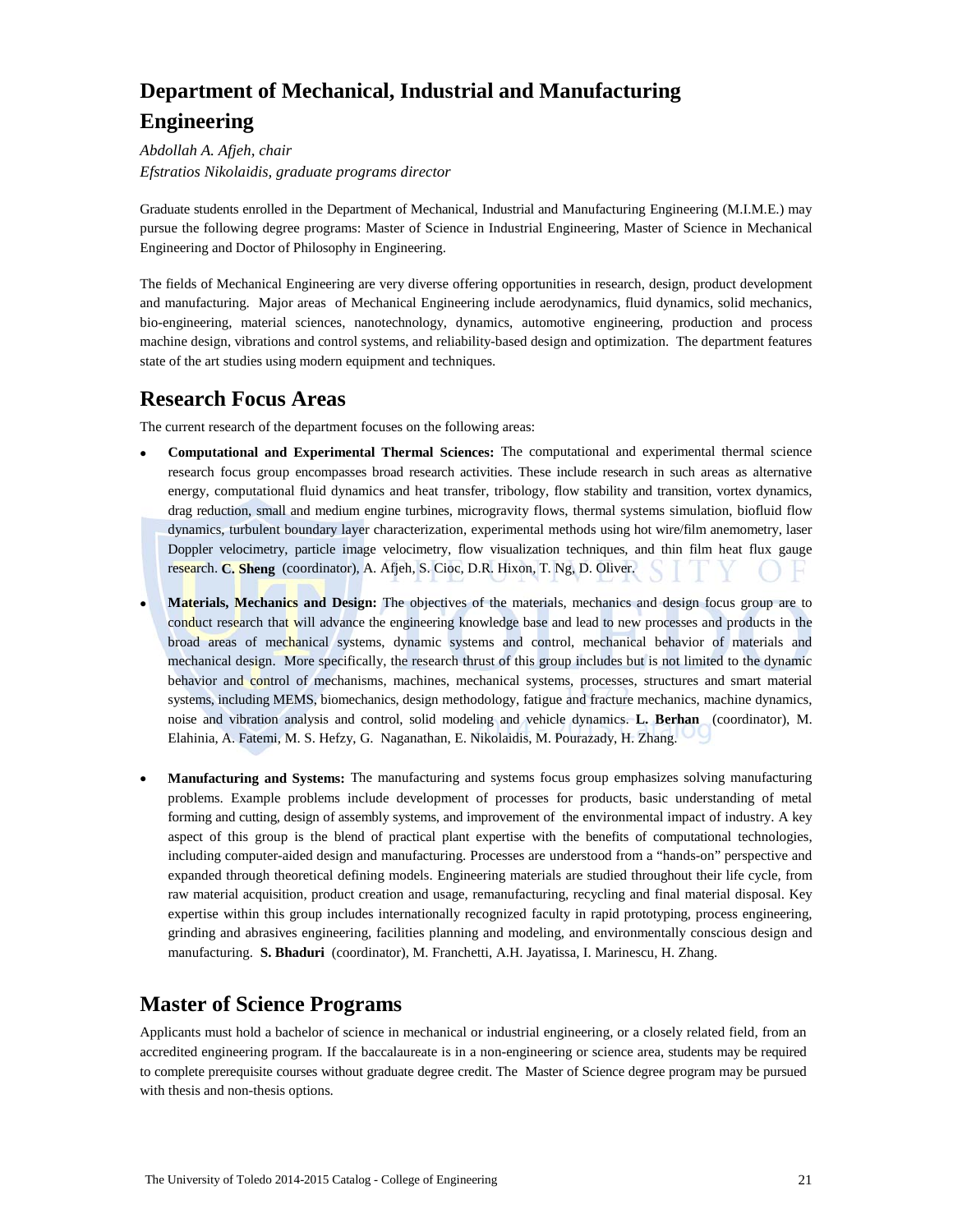1. **Master of science degree with thesis option:** The plan of study must include 30 hours of graduate work, including nine credit hours of Master of Science thesis successfully completed under the supervision of a M.I.M.E. faculty member. Courses must be selected from those approved for graduate study (5000 level or above). A minimum of 12 hours of course work must be in the student's focus area of study.

#### 2. **Master of science degree with non-thesis options:**

- a. **Master of science degree with project option:** Students are required to complete 30 credit hours at the graduate level, including six hours of Master of Science project under the supervision of a M.I.M.E. faculty member. The project option must be approved by the M.I.M.E. departmental chair or the graduate program director. Students are required to submit a professional, written project report to the department after due approval by the faculty adviser. The project report will then be logged and archived in the department as a technical report.
- b. **Master of science degree with course work-only option:** Students are required to complete a minimum of 30 credit hours of graduate level course work as specified by the department.

The majority of a student's course work for all of the options will normally be from M.I.M.E. courses. Three or more hours of the course work must be from approved courses in advanced mathematics. An individual student may be required to complete more than the required minimum hours to satisfy prerequisite deficiencies specified as provisional admission conditions and/or to fulfill educational requirements of the program as specified by the adviser or department.

In addition to the above requirements, all supported students are required to enroll and/or participate in a graduate seminar (MIME 6930 or equivalent) each semester. The department may specify additional credit or non-credit requirements for satisfactory completion as well as enhancement of degree objectives. The plan of study for the Master of Science degree must be filed before 16 hours of academic course work has been completed. For full-time students, this normally will require that the plan of study be filed before registration for the second term.

For transfer credit, students should refer to the general policies of the College of Graduate Studies.

# **Doctoral Degree Program**

A satisfactory doctoral degree plan is developed jointly by the student and the dissertation adviser, subject to the approval of the department chair or graduate program director. 2014 - 2015 Catalog

A minimum of 15 credit hours of regular graduate courses taken for a letter grade beyond the M.S. degree is required for the doctoral degree program. Twelve of these fifteen credit hours must be departmental graduate courses. Students entering the direct doctoral program with a bachelor's degree must complete 45 credit hours of graduate course work, of which 36 are regular departmental graduate courses beyond their bachelor's degree, and at least 27 credit hours must be at the 6000/8000 level. All required courses are at the advanced graduate level as determined by the department. Other courses taken may include courses not listed as departmental courses, independent study courses, and courses taken S/U.

In addition to the above course requirements, all supported students are required to enroll and participate in a graduate seminar (MIME 8930 or equivalent) each semester. The department, for satisfactory completion as well as enhancement of degree objectives, may specify additional credit or non-credit requirements.

For transfer credit, students should refer to the general policies of the College of Graduate Studies.

### **Doctoral Degree Candidacy**

Doctoral candidacy requires satisfactory performance in the doctoral qualifying examination, filing of an approved doctoral program plan, selection of an academic adviser, formation of a doctoral dissertation committee and maintaining good academic performance as specified in the M.I.M.E. department Graduate Student Handbook.